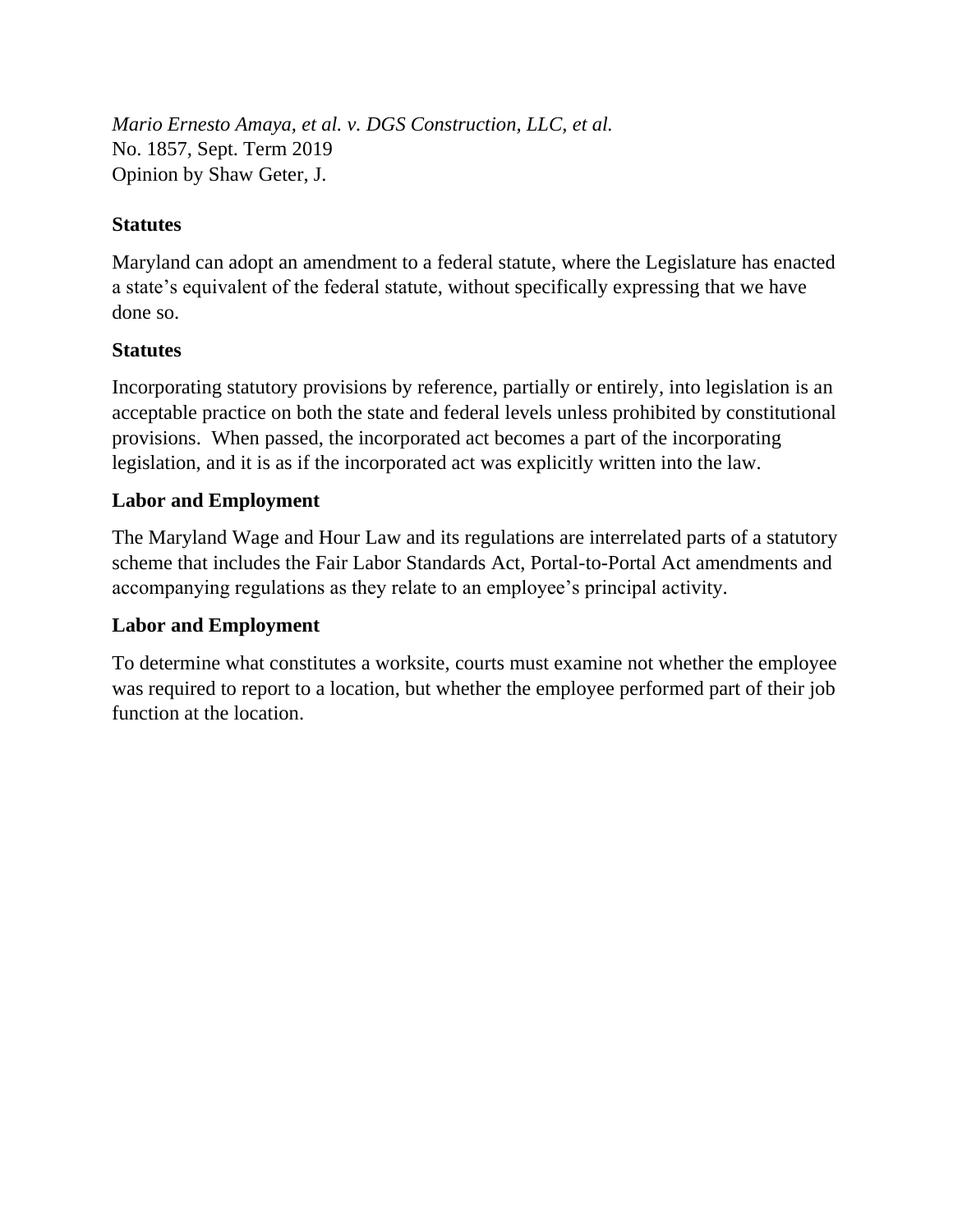## Circuit Court for Prince George's County Case No. CAL17-26383

### REPORTED

# IN THE COURT OF SPECIAL APPEALS

### OF MARYLAND

No. 1857

September Term, 2019

### MARIO ERNESTO AMAYA, ET AL.

v.

DGS CONSTRUCTION, LLC, ET AL.

Kehoe, Beachley, Shaw Geter,

JJ.

Opinion by Shaw Geter, J.

Filed: February 24, 2021

Pursuant to Maryland Uniform Electronic Legal Materials Act (§§ 10-1601 et seq. of the State Government Article) this document is authentic.

2021-02-25 14:15-05:00

Suzanne C. Johnson, Clerk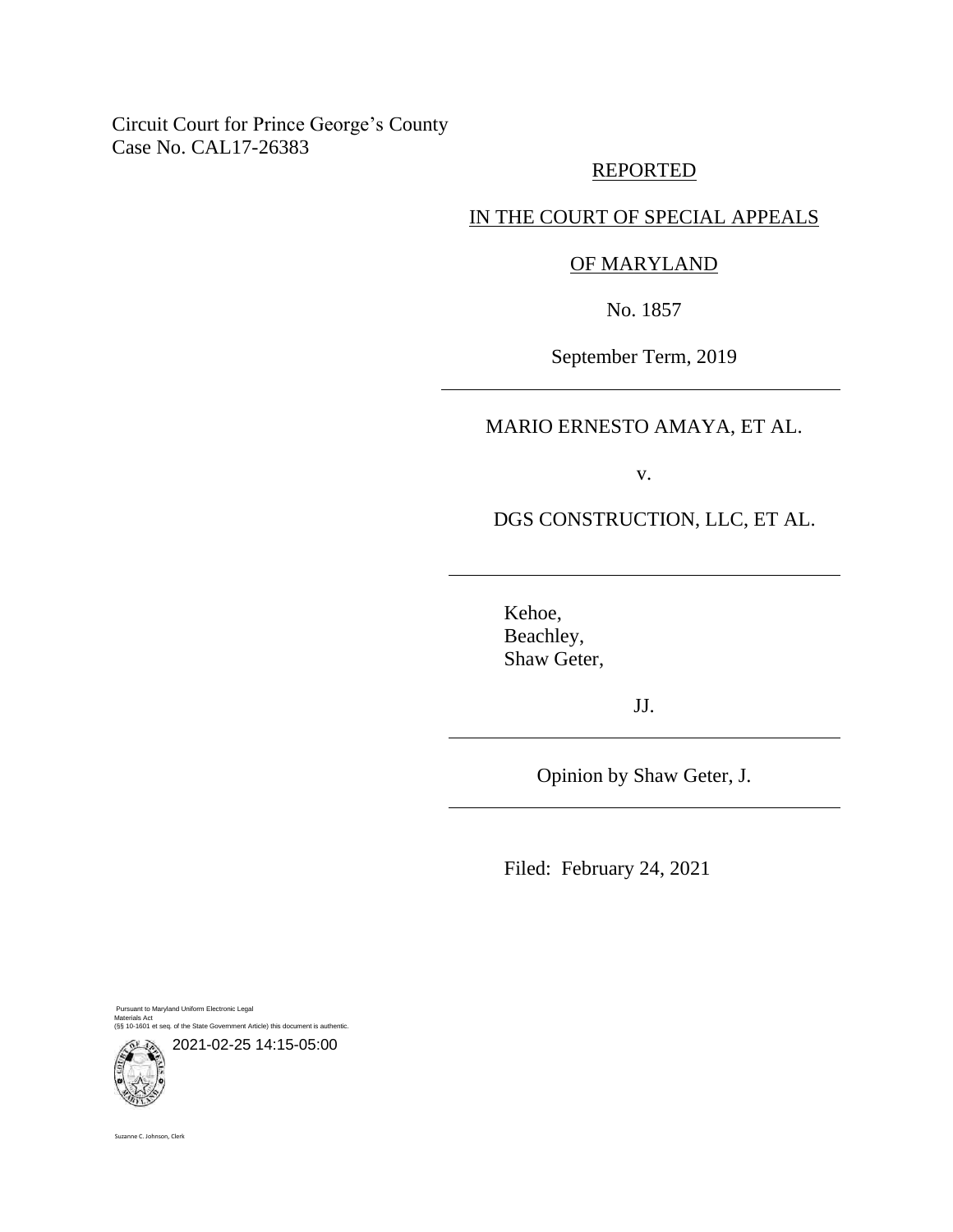This is an appeal from an order of the Circuit Court for Prince George's County granting appellees' motion for summary judgment and denying appellants' motion for partial summary judgment. Appellants timely appealed and present the following questions for our review:

- 1. Did the circuit court err in granting Appellees' motion for summary judgment on Appellants' Maryland state law claims based upon the Portal-to-Portal Act, contrary to the requirements under the Maryland Wage and Hour Law and the Maryland Wage Payment and Collection Law?
- 2. Did the circuit court err in denying Appellant's motion for partial summary judgment that Appellees were liable for unpaid wages for time spent waiting for buses and traveling between two worksites as required under COMAR § 09.12.41.10?

For reasons discussed below, we conclude there was no error and we affirm.

### **BACKGROUND**

Appellants, Mario Ernesto Amaya and Jose Norland Gonzalez,<sup>1</sup> are carpenters who performed construction work for appellees, DGS Construction, LLC d/b/a Schuster Concrete Construction and Daniel G. Schuster, the CEO of DGS, a subcontractor on the construction site of the MGM National Harbor resort and casino located in Prince George's County, Maryland, in 2015-16.<sup>2</sup> Appellees required appellants to gain access to the MGM site by parking at the Rosecroft Raceway and then riding a shuttle bus provided by Whiting-

<sup>&</sup>lt;sup>1</sup> Jose Amadeo Castillo also filed suit in the initial complaint but was removed as a named Plaintiff.

<sup>&</sup>lt;sup>2</sup> DGS Construction, LLC  $d/b/a$  Schuster Concrete Construction was a concrete subcontractor of the general contractor Whiting-Turner.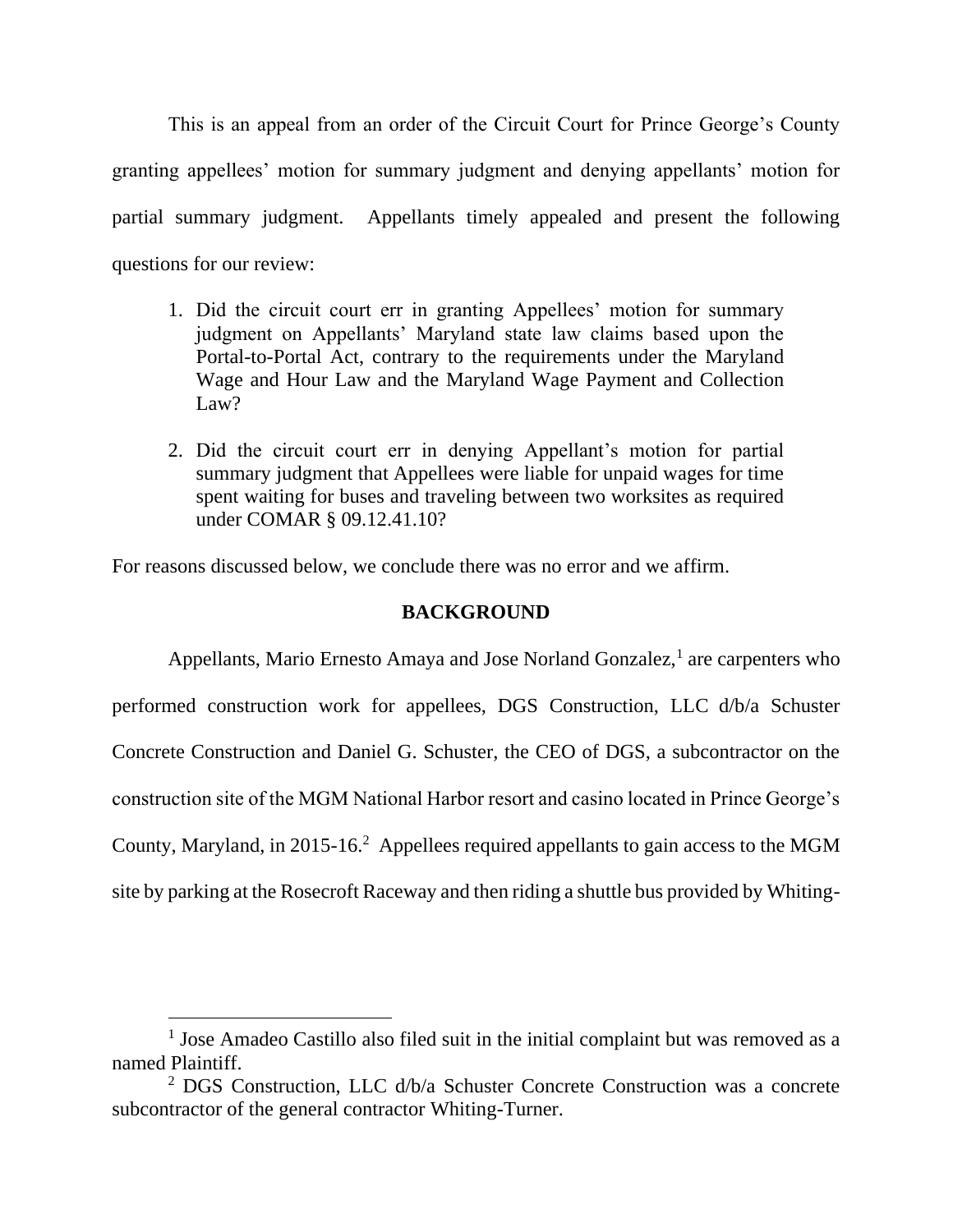Turner, the general contractor, at no cost to appellants.<sup>3</sup> Appellants went through security and clocked-in upon reaching the MGM. At the end of their shifts, appellants were required to ride a shuttle back to their vehicles parked at Rosecroft.

Appellants were not compensated for wait and shuttle travel time or time spent passing through security upon entry to, or departure from, the MGM. The average length of uncompensated time was two hours, which was not recorded by appellees. During the transit time frame, appellants did not receive work directives or instructions, load or maintain tools or equipment, don or doff protective or specialty equipment or perform any construction work. All work was performed at the MGM.

Appellants filed a Complaint and Jury Demand in the Circuit Court for Prince George's County on September 15, 2017, and an Amended Complaint thereafter. Appellees filed a Motion to Dismiss on April 18, 2018, which was denied by the court. Appellees then filed an Answer. Appellants filed a Motion for Class Certification on February 15, 2019. The court bifurcated the case, reserving ruling on the issue of class certification until after a trial on the merits. Appellees filed a Motion for Summary Judgment and appellants filed a Motion for Partial Summary Judgment and Request for Hearing; both parties filed their respective oppositions. Following a hearing on August 22, 2019, the court took the matter under advisement and issued its memorandum opinion and order on November 7, 2019, granting appellees' Motion for Summary Judgment and

<sup>&</sup>lt;sup>3</sup> Rosecroft Raceway is located at 6336 Rosecroft Drive, Fort Washington, Maryland, 20744. Whiting-Turner directed subcontractor employees to park at Rosecroft Raceway and ride shuttle busses to the MGM site.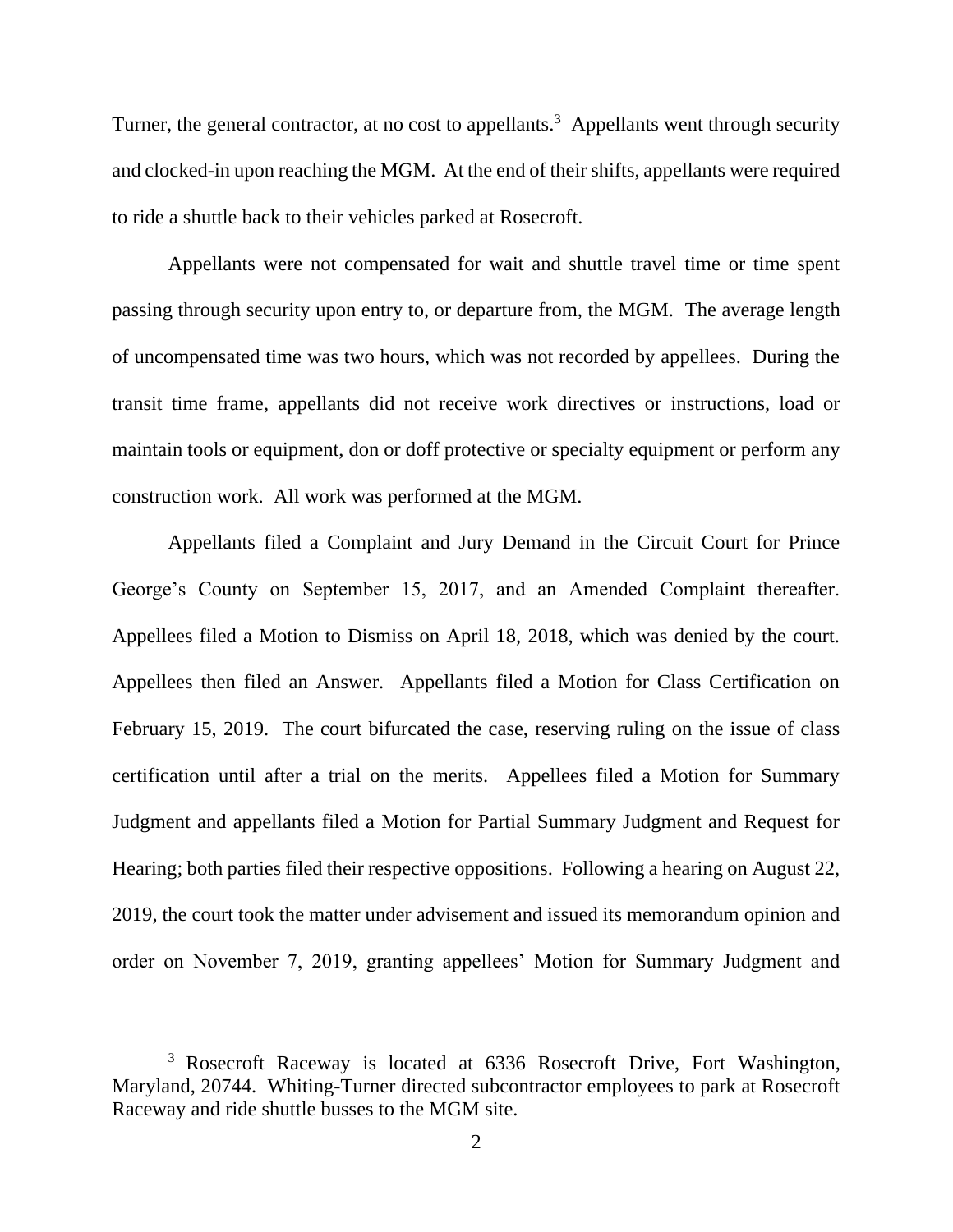denying appellants' Motion for Partial Summary Judgment. The court found that "because the General Assembly chose to graft the definition of employ directly from FLSA into the [Maryland Wage and Hour Law (MWHL)], . . . the interpretative guidance . . . imposed by the existing Portal-to-Portal Act was also grafted into the MWHL." The court held that appellants did not perform "work" at Rosecroft, and thus, Rosecroft was not a worksite for the purposes of the MWHL.

#### **STANDARD OF REVIEW**

Under Maryland Rule 2-501, the grant of a motion for summary judgment is appropriate when "there is no genuine dispute as to any material fact and that the party in whose favor judgment is entered is entitled to judgment as a matter of law." "On review of an order granting summary judgment, our analysis 'begins with the determination [of] whether a genuine dispute of material fact exists; only in the absence of such a dispute will we review questions of law.'" *Koste v. Town of Oxford*, 431 Md. 14, 24–25 (2013) (quoting *D'Aoust v. Diamond*, 424 Md. 549, 574 (2012)) (citations omitted). "The standard of review of a trial court's grant of a motion for summary judgment on the law is *de novo*, that is, whether the trial court's legal conclusions were legally correct." *Id.* (quoting *Messing v. Bank of Am., N.A.*, 373 Md. 672, 684 (2003)).

There are no disputes of material facts in the case before us. Rather, the parties' dispute revolves solely around questions of law, i.e., statutory construction. Therefore, we shall consider whether the circuit court's grant of summary judgment in favor of appellee was proper as a matter of law.

Our primary goal in statutory construction is "to discern the legislative purpose, the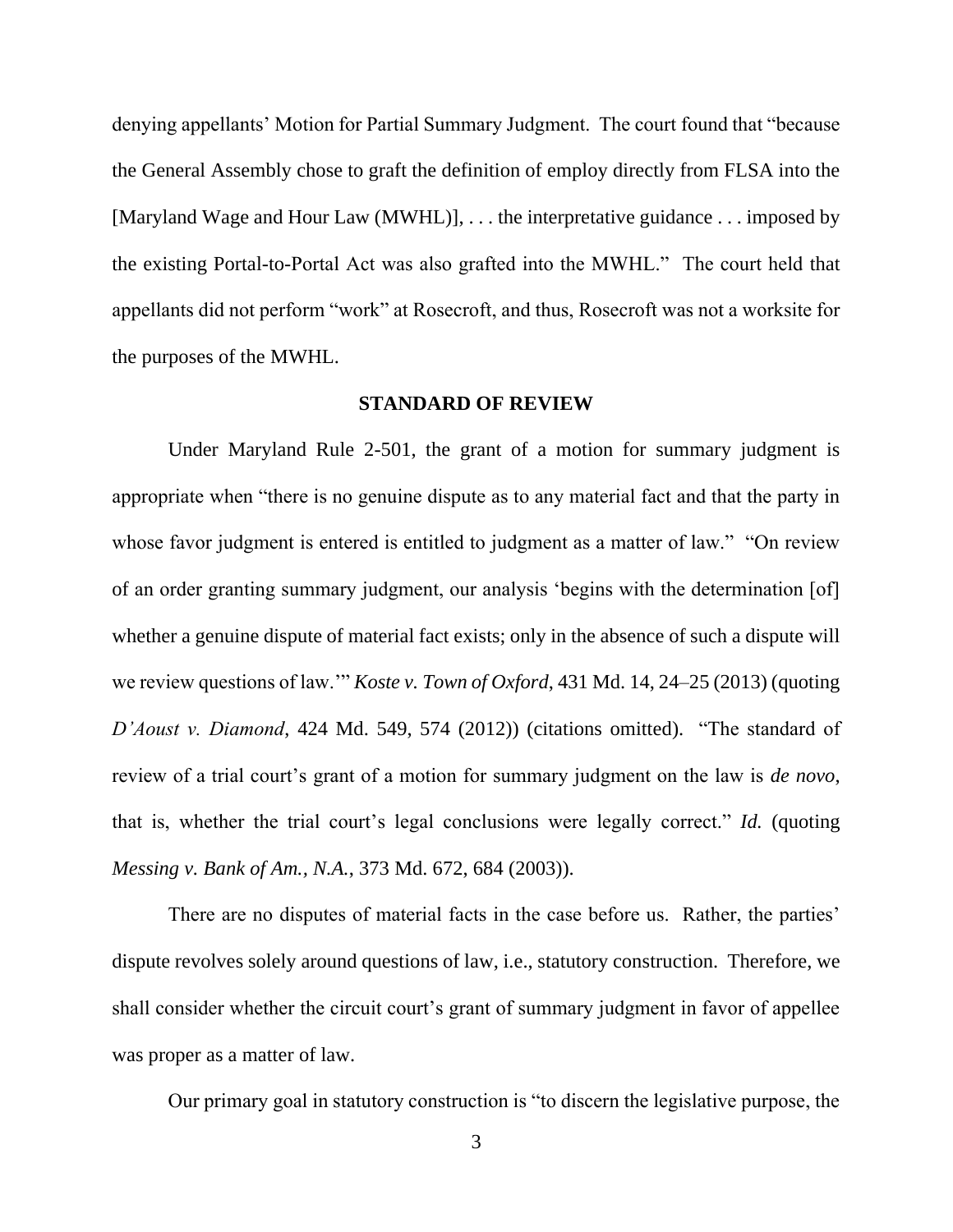ends to be accomplished, or the evils to be remedied by a particular provision, be it statutory, constitutional or part of the Rules." *Doe v. Montgomery County Bd. of Elections*, 406 Md. 697, 712 (2008) (quoting *Barbre v. Pope*, 402 Md. 157, 172 (2007)). "We begin our analysis by first looking to the normal, plain meaning of the language of the statute, reading the statute as a whole to ensure that 'no word, clause, sentence or phrase is rendered surplusage, superfluous, meaningless or nugatory.'" *Id.* (citations omitted). "If the language of the statute is clear and unambiguous, we need not look beyond the statute's provisions and our analysis ends." *Barbre*, 402 Md. at 173. "If[,] however, the language is subject to more than one interpretation, it is ambiguous, and we resolve that ambiguity by looking to the statute's legislative history, case law, and statutory purpose." *Id.* Courts "may also analyze the statute's 'relationship to earlier and subsequent legislation, and other material that fairly bears on the fundamental issue of legislative purpose or goal, which becomes the context within which we read the particular language before us in a given case.'" *Blackstone v. Sharma*, 461 Md. 87, 114 (2018), *reconsideration denied* (Oct. 3, 2018) (quoting *Kaczorowski v. Mayor & City Council of Baltimore*, 309 Md. 505, 515 (1987)). We may also "consider the consequences resulting from one meaning rather than another, and adopt that construction which avoids an illogical or unreasonable result, or one which is inconsistent with common sense." *Spangler v. McQuitty*, 449 Md. 33, 50 (2016) (citations omitted).

#### **DISCUSSION**

Appellants argue that, under the Maryland Wage and Hour Law ("MWHL"), they are entitled to compensation for travel time between employer-designated worksites. They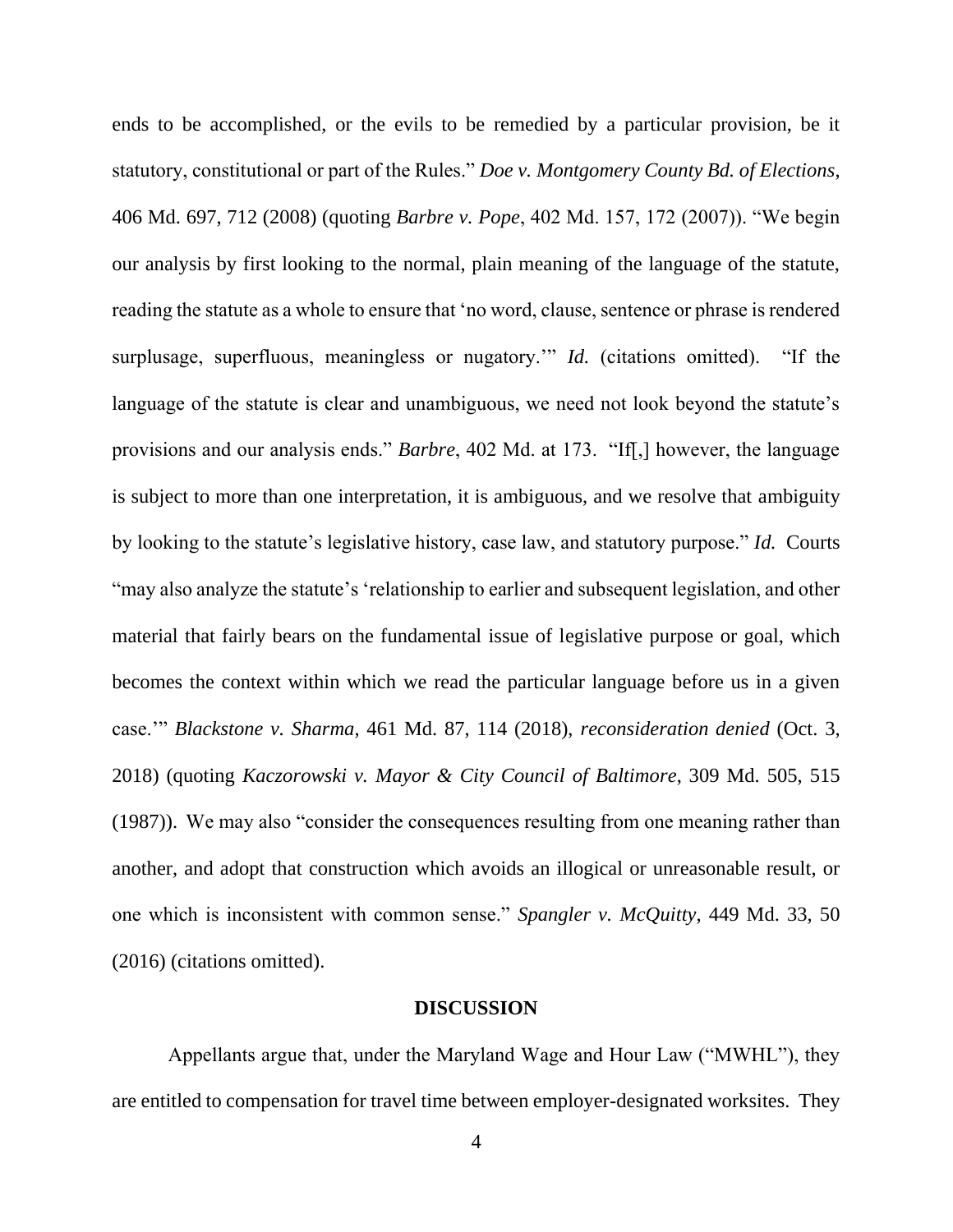assert that because Maryland has not explicitly adopted the Portal-to-Portal Act, the exclusions under that Act for time spent traveling between worksites cannot be used to limit their compensation. They contend that both the MWHL and the Maryland Wage Payment and Collection Law ("MWPCL") are "remedial statute<sup>[s]</sup> to be construed liberally in favor of the employee." *See Peters v. Early Healthcare Giver, Inc.*, 439 Md. 646, 661 (2014).

Appellants argue that the definition of "hours of work" found in COMAR § 09.12.41.10 and the definition of "employ" contained in Maryland Code, Labor and Employment  $\S$  3-101(c), when read together, require compensation for travel from one worksite to another. Appellants cite *Blackstone v. Sharma*, stating that, when unambiguous on their face, courts should follow the plain language of statutes and regulations. 461 Md. 87, 119 (2018), *reconsideration denied* (Oct. 3, 2018).

Conversely, appellees argue the MWHL is the "State parallel" to the FLSA, as amended by the Portal-to-Portal Act. They contend that the Portal-to-Portal Act has been in effect for 73 years, decades before Maryland adopted the MWHL and offers "interpretative guidance" for our analysis. Appellees cite to *Poe v. IESI MD Corp.*, where we explained that "because the Maryland statute is the counterpart to the Fair Labor Standards Act<sup>[</sup>,]" a federal regulation concerning the computation of overtime was "persuasive authority as to the correct interpretation of Maryland law." 243 Md. App. 243, 252 (2019) (citations omitted).

In 1938, Congress enacted the Fair Labor Standards Act, ("FLSA"), 29 U.S.C. § 201 *et seq*., upon finding "the existence, in industries engaged in commerce or in the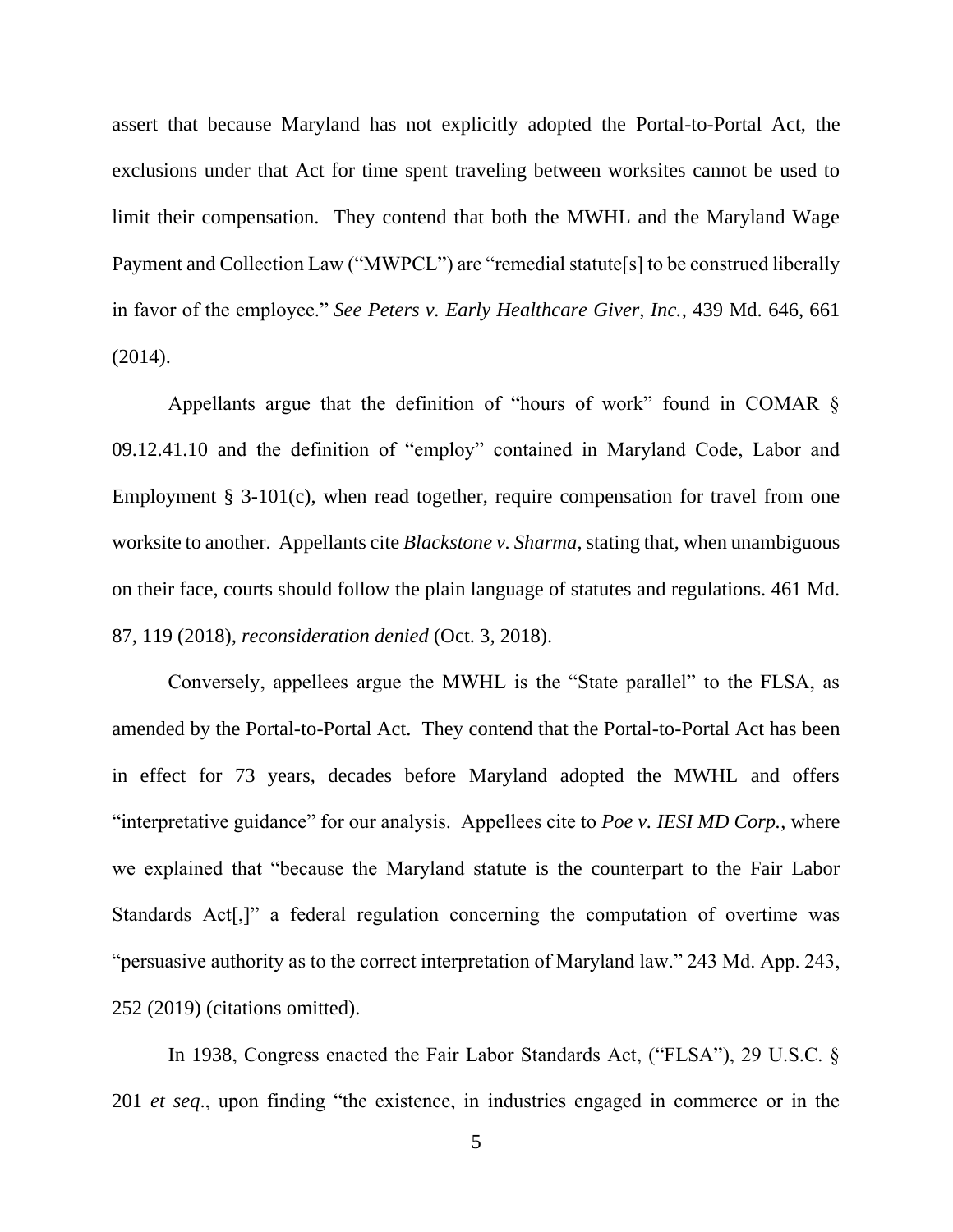production of goods for commerce, of labor conditions detrimental to the maintenance of the minimum standard of living necessary for health, efficiency, and general well-being of workers . . . ." 29 U.S.C.  $\S 202$ .<sup>4</sup> As enacted, the FLSA established a minimum wage and mandated that employers engaged in the production of goods provide employees overtime compensation for each hour worked in excess of 40 hours during a workweek.  $\S\S 6(a)(1)$ , 7(a)(3), 52 Stat. 1062–1063. Congress, in 1947, passed the Portal-to-Portal Act, 29 U.S.C. § 251 *et seq.*, amending certain provisions of the FLSA and absolving employers of liability under the FLSA for failure to pay minimum wages for certain delineated activities such as walking, riding or traveling to and from the actual workplace, and activities preliminary to or postliminary to principal work activities.

<sup>4</sup> 29 U.S.C. § 202. "Congressional finding and declaration of policy" states:

<sup>(</sup>a) The Congress finds that the existence, in industries engaged in commerce or in the production of goods for commerce, of labor conditions detrimental to the maintenance of the minimum standard of living necessary for health, efficiency, and general well-being of workers (1) causes commerce and the channels and instrumentalities of commerce to be used to spread and perpetuate such labor conditions among the workers of the several States; (2) burdens commerce and the free flow of goods in commerce; (3) constitutes an unfair method of competition in commerce; (4) leads to labor disputes burdening and obstructing commerce and the free flow of goods in commerce; and (5) interferes with the orderly and fair marketing of goods in commerce. That Congress further finds that the employment of persons in domestic service in households affects commerce.

<sup>(</sup>b) It is declared to be the policy of this chapter, through the exercise by Congress of its power to regulate commerce among the several States and with foreign nations, to correct and as rapidly as practicable to eliminate the conditions above referred to in such industries without substantially curtailing employment or earning power.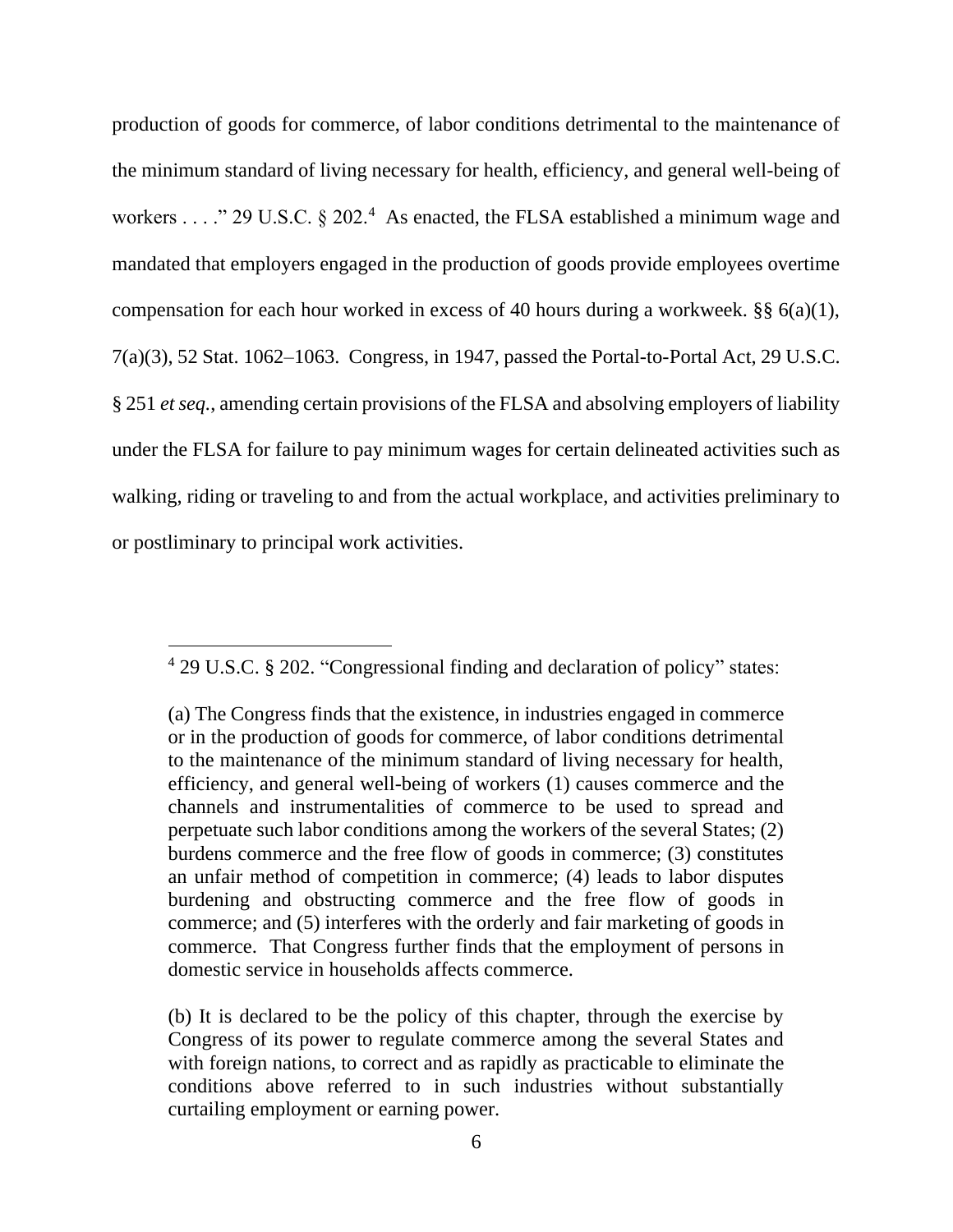The Portal-to-Portal Act was promulgated one year after the Supreme Court's decision in *Anderson v. Mt. Clemens Pottery Co.*, where the Court interpreted the FLSA to provide that employees are entitled to compensation for time spent walking from the time clock to their workstations. 328 U.S. 680, 691 (1946) (noting that "[s]ince the statutory workweek includes all time during which an employee is necessarily required to be on the employer's premises, on duty or at a prescribed workplace, the time spent in these activities must be accorded appropriate compensation"). In its Portal-to-Portal Act declaration of policy, Congress stated that judicial interpretations of the FLSA disregarded "longestablished customs, practices, and contracts between employers and employees, thereby creating wholly unexpected liabilities, immense in amount and retroactive in operation, upon employers." 29 U.S.C. § 251. Congress further expressed that if the judiciary continued to interpret the FLSA as it had, it would result in "continuous uncertainty on the part of industry, both employer and employee." *Id.*

The Code of Federal Regulations ("CFR"), in its "General Statement as to the Effect of the Portal-to-Portal Act of 1947 on the Fair Labor Standards Act of 1938" provides:

The effect on the Fair Labor Standards Act of the various provisions of the Portal Act must necessarily be determined by *viewing the two acts as interrelated parts of the entire statutory scheme for the establishment of basic fair labor standards*. The Portal Act contemplates that employers will be relieved, in certain circumstances, from liabilities or punishments to which they might otherwise be subject under the Fair Labor Standards Act.

29 C.F.R. § 790.2(a) (emphasis added).<sup>5</sup>

<sup>5</sup> The Code of Federal Regulations is the codification of regulations published in the Federal Register by the executive departments and agencies of the federal government.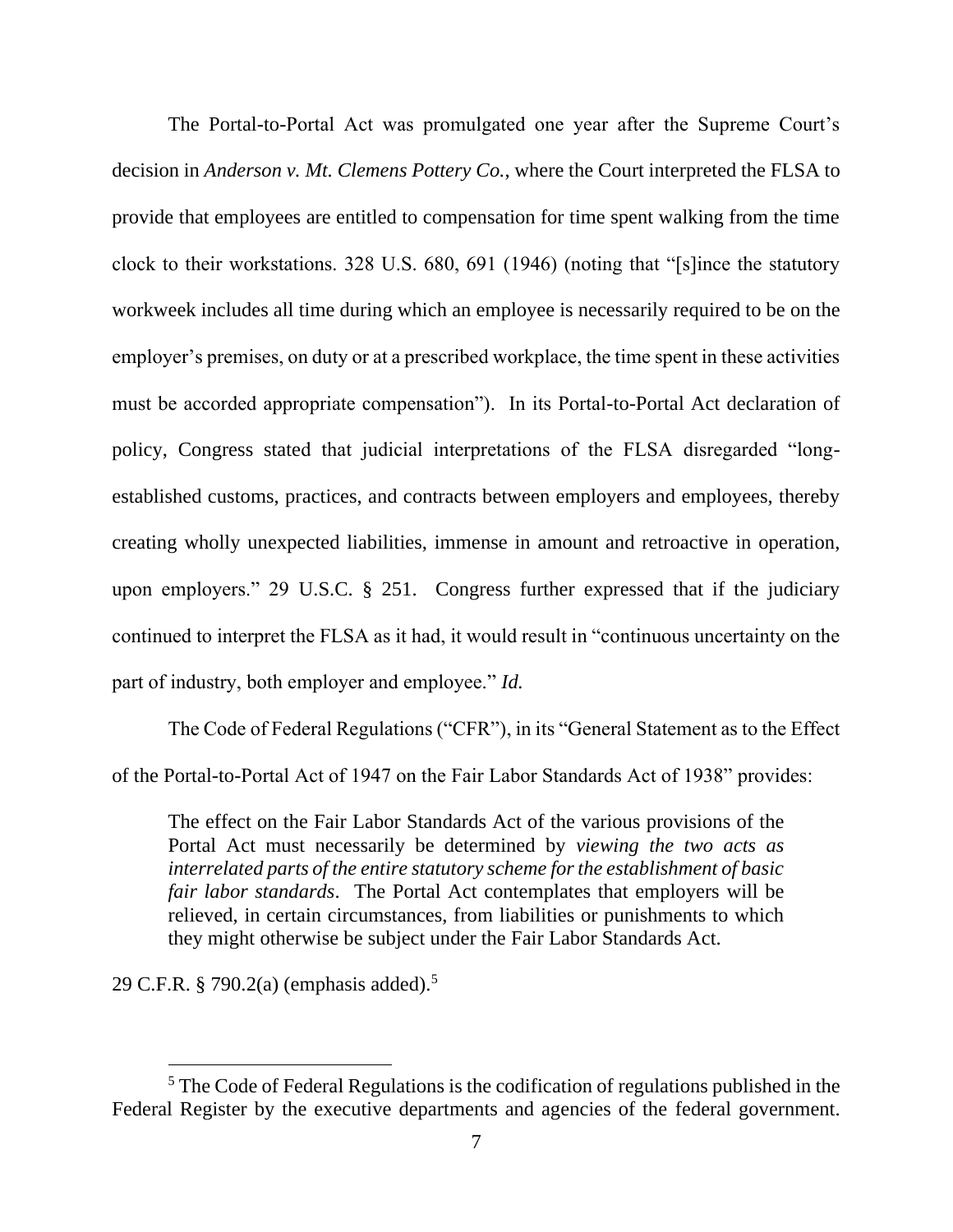The FLSA does not include in its language a definition of the term "work" but rather defines the term "employ." Its meaning has remained unchanged since its enactment in 1938 and states, "'[e]mploy' includes to suffer or permit to work." 29 U.S.C. § 203. The Portal-to-Portal Act, likewise, does not explicitly define the term "work." 29 U.S.C. § 262; 29 U.S.C. § 203. The Supreme Court, in *Tennessee Coal, Iron & R. Co. v. Muscoda Local No. 123*, defined "work" "as meaning physical or mental exertion (whether burdensome or not) controlled or required by the employer and pursued necessarily and primarily for the benefit of the employer and his business." 321 U.S. 590, 598 (1944). In *Anderson v. Mt. Clemens Pottery Co.*, the Supreme Court defined "the statutory workweek" to include "all time during which an employee is necessarily required to be on the employer's premises, on duty or at a prescribed workplace." 328 U.S. 680, 690–91 (1946); *See Jewell Ridge Coal Corp. v. Local No. 6167, United Mine Workers of Am.*, 325 U.S. 161, 167 (1945) ("workweek [is] computed on the basis of the hours spent in actual work"). In *IBP, Inc. v. Alvarez*, the Supreme Court further held that "[o]ther than its express exceptions for travel to and from the location of the employee's 'principal activity,' and for activities that are preliminary or postliminary to that principal activity, the Portal-to-Portal Act does not purport to change this Court's earlier descriptions of the terms 'work' and 'workweek,' or to define the term 'workday.'" 546 U.S. 21, 28 (2005). Consistent with the Supreme Court's "prior decisions interpreting the FLSA, the Department of Labor [, in 29 CFR § 790.6(b),] adopted the continuous workday rule, which means that 'workday' is generally

The CFR is comprised of 50 titles that represent areas subject to federal regulation. Title 29 contains federal regulations relating to labor.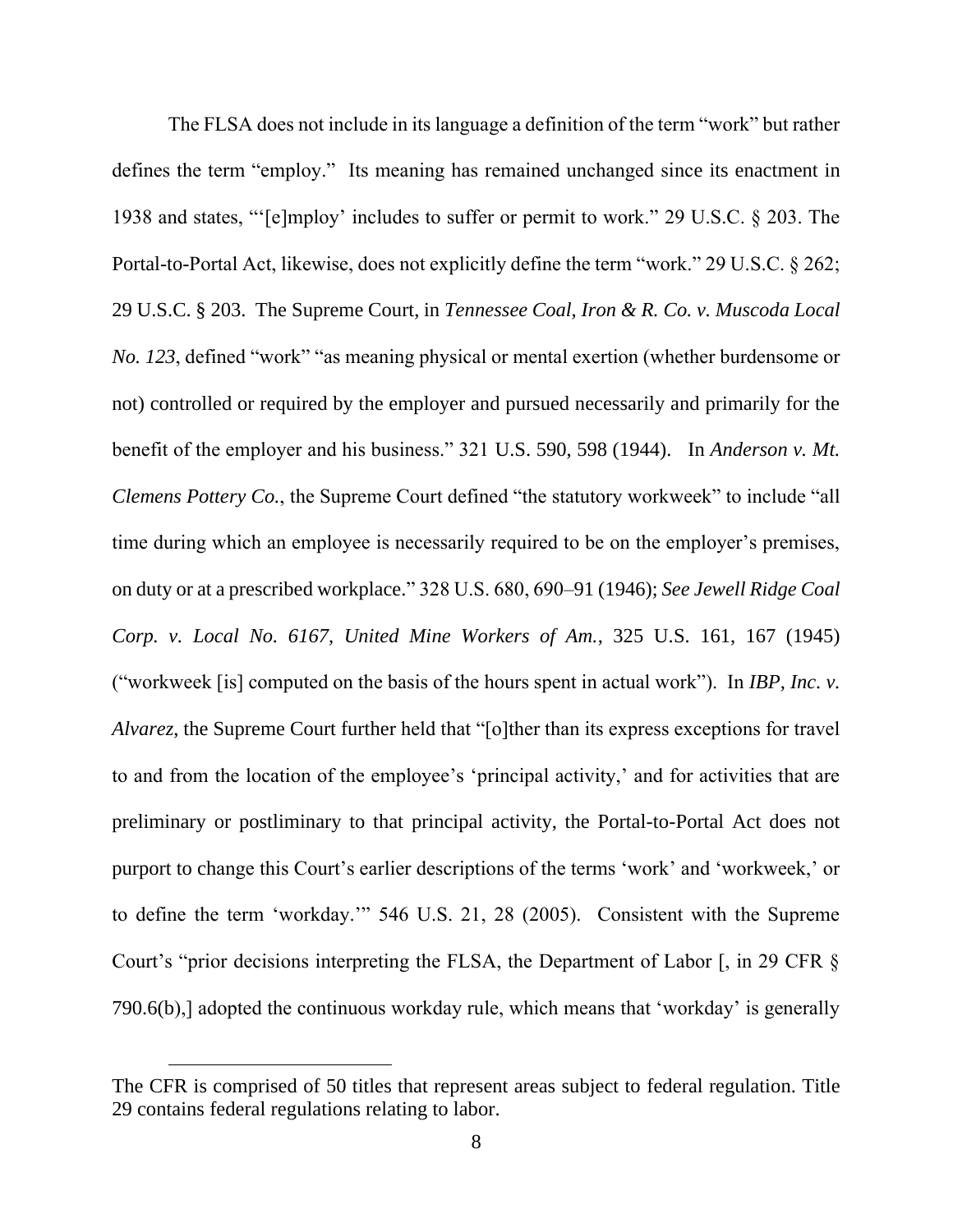defined as 'the period between the commencement and completion on the same workday of an employee's principal activity or activities.'" *IBP*, 546 at 28 (alterations not in original).

In *Steiner v. Mitchell*, the Supreme Court held that "activities performed either before or after the regular work shift are compensable under the [P]ortal-to-[P]ortal provisions of the Fair Labor Standards Act if those activities are an integral and indispensable part of the principal activities for which [employees] are employed." 350 U.S. 247, 256 (1956) (alterations not in original). "[A]n activity is not integral and indispensable to an employee's principal activities unless it is an intrinsic element of those activities and one with which the employee cannot dispense if he is to perform those activities." *Integrity Staffing Sols., Inc. v. Busk*, 574 U.S. 27, 35 (2014). "The integral and indispensable test is tied to the productive work that the employee is *employed to perform*." *Id.* at 36 (emphasis in original) (citations omitted).

In 1965, the MWHL was enacted by the General Assembly and is codified in the Labor and Employment Article of the Maryland Code, § 3-401, *et seq.* In its legislative findings and purpose, the General Assembly declared that the MWHL's enactment would "increase stability of the industry." *Id.* at  $\S$  3-402(b)(3).<sup>6</sup> We observe that the General

### Legislative findings

<sup>6</sup> Maryland Code, Labor and Employment Section 3-402, "Legislative findings and purpose" states, in its entirety:

<sup>(</sup>a) The General Assembly finds that wages in some occupations in the State have been insufficient to provide adequate maintenance and to protect health.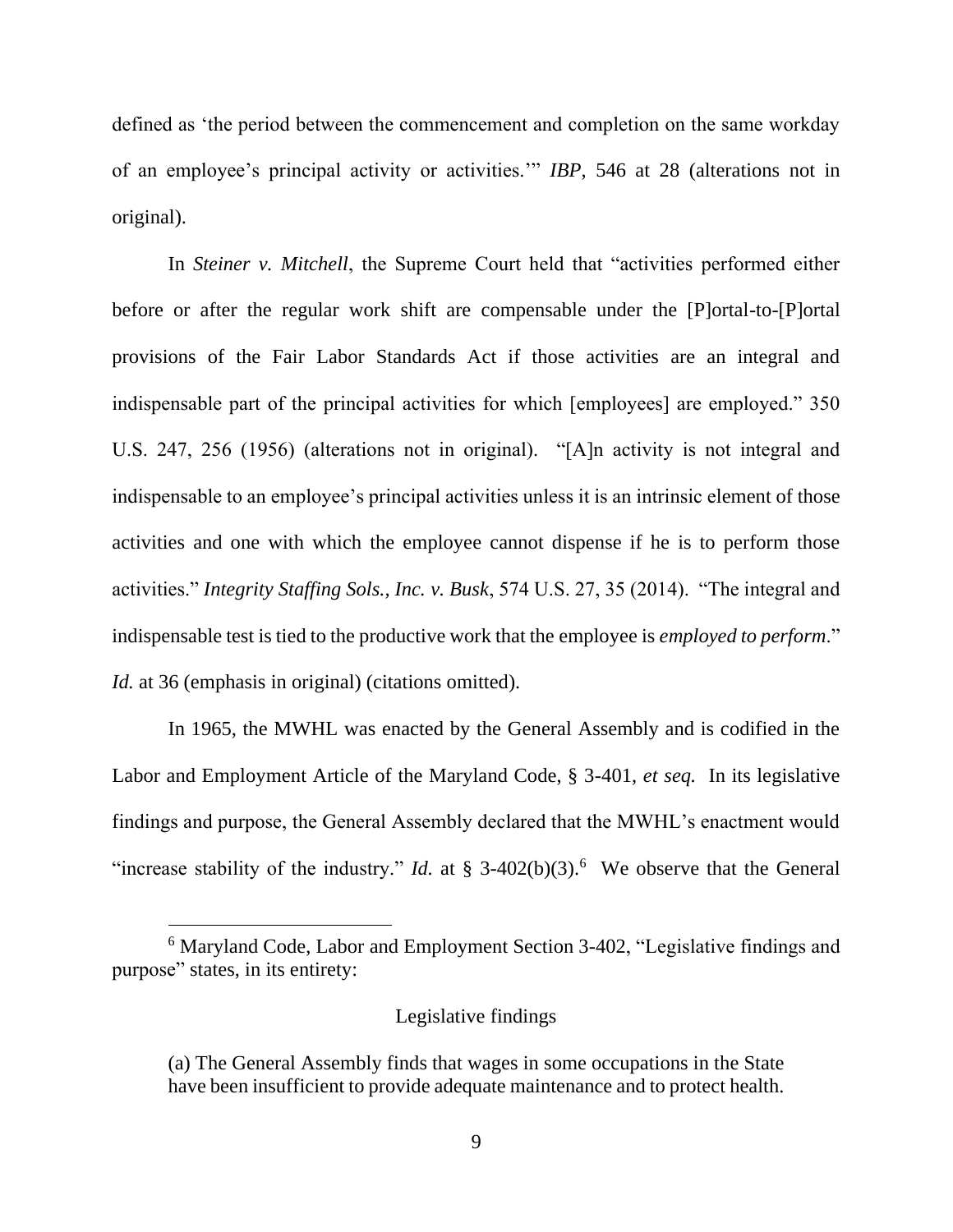Assembly's findings are reflective of Congress' policy findings and legislative actions that continuous judicial interpretations of the FLSA prior to enactment of the Portal-to-Portal Act would result in "uncertainty on the part of industry." 29 U.S.C. § 251. As previously stated, federal regulations require that the FLSA and the Portal-to-Portal Act be read as "interrelated parts of the entire statutory scheme for the establishment of basic fair labor standards." 29 C.F.R. § 790.2(a). This was the context in which the General Assembly enacted the MWHL.

The General Assembly, in Section 3-410 of the Maryland Labor and Employment Article, authorized the Commissioner of Labor and Industry (Commissioner) to enact regulations to enforce the MWHL, which are compiled in the Code of Maryland Regulations ("COMAR"). COMAR 09.12.41.10. defines "hours of work" as "the time during a workweek that an individual employed by an employer is required by the employer to be on the employer's premises, on duty, or at a prescribed workplace." COMAR 09.12.41.10 mirrors 29 C.F.R. § 778.223, which provides that, under the FLSA,

### Statement of purpose

(2) safeguard employers and employees against unfair competition;

<sup>(</sup>b) The purpose of this subtitle is to set minimum wage standards in the State to:

<sup>(1)</sup> provide a maintenance level that is consistent with the needs of the population for their efficiency, general well-being, and health;

<sup>(3)</sup> increase the stability of industry;

<sup>(4)</sup> increase the buying power of employees; and

<sup>(5)</sup> decrease the need to spend public money for the relief of employees.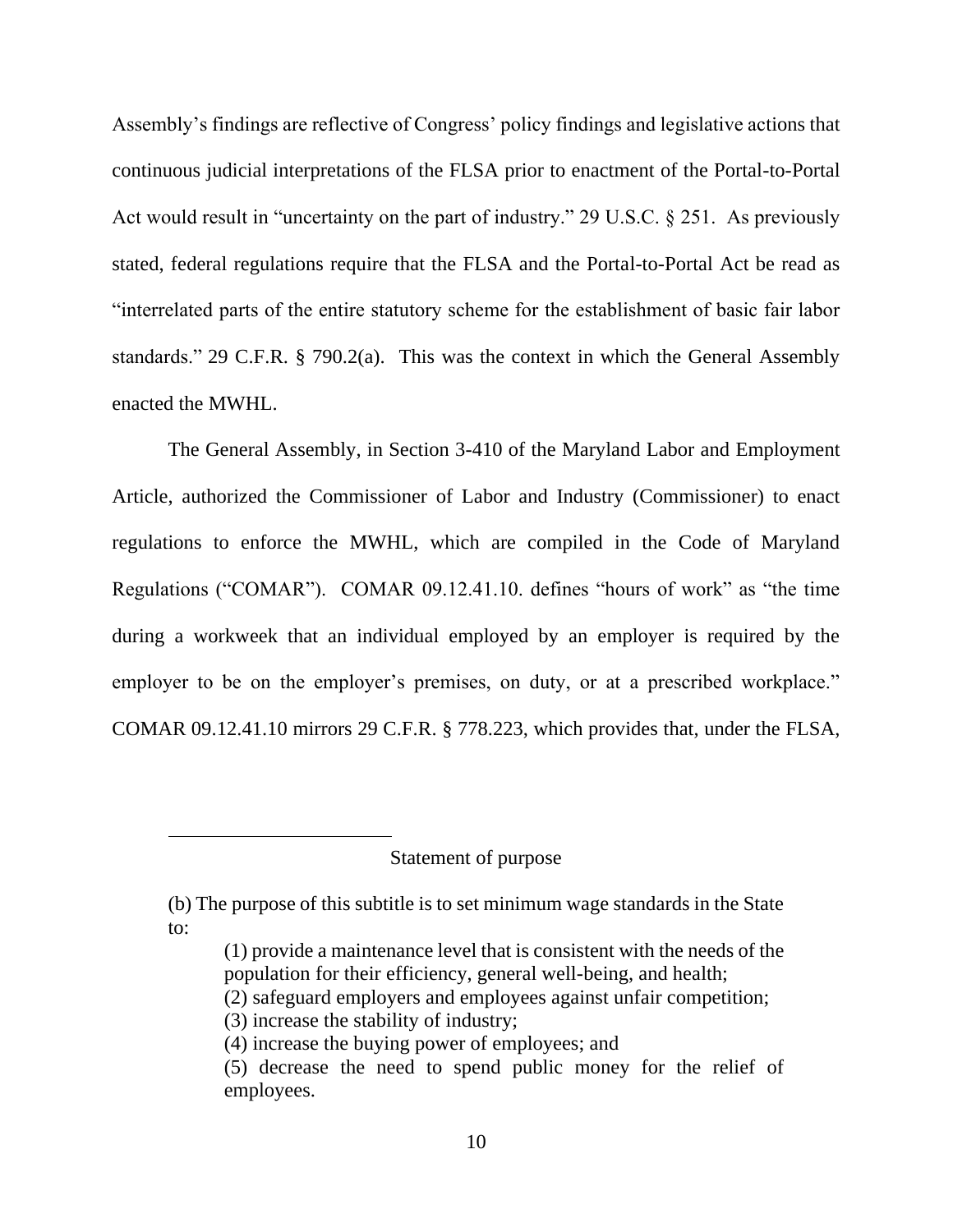"hours worked" includes "[a]ll time during which an employee is required to be on duty or to be on the employer's premises or at a prescribed workplace."

When enacted, the MWHL's definition of employ was almost identical to the FLSA's, which states, "'[e]mploy' includes to suffer or permit to work." 29 U.S.C. § 203. Md. Code, art 100, § 82(c). The Maryland Code currently states:

- (1) "Employ" means to engage an individual to work.
- (2) "Employ" includes:
	- (i) allowing an individual to work; and
		- (ii) instructing an individual to be present at a work site.

Md. Code, Lab. & Empl.  $\S$  3-101(c)(1). Under the MWHL, an employee may be compensated, as part of their work hours, for travel time if the individual: "(1) Travels during regular work hours; (2) Travels from one worksite to another; or (3) Is called out after work hours in emergency situations." COMAR 09.12.41.10. Title 29 C.F.R. Section 785.38, "[t]ravel that is all in a day's work[,]" states:

Time spent by an employee in travel as part of his principal activity, such as travel from job site to job site during the workday, must be counted as hours worked. Where an employee is required to report at a meeting place to receive instructions or to perform other work there, or to pick up and to carry tools, the travel from the designated place to the work place is part of the day's work, and must be counted as hours worked regardless of contract, custom, or practice.

The Portal-to-Portal Act amendment, however, specifies that an employer is not required

to pay an employee's wages for:

(1) walking, riding or traveling to and from the actual place of performance of the principal activity or activities which such employee is employed to perform, and

(2) activities which are preliminary to or postliminary to said principal activity or activities,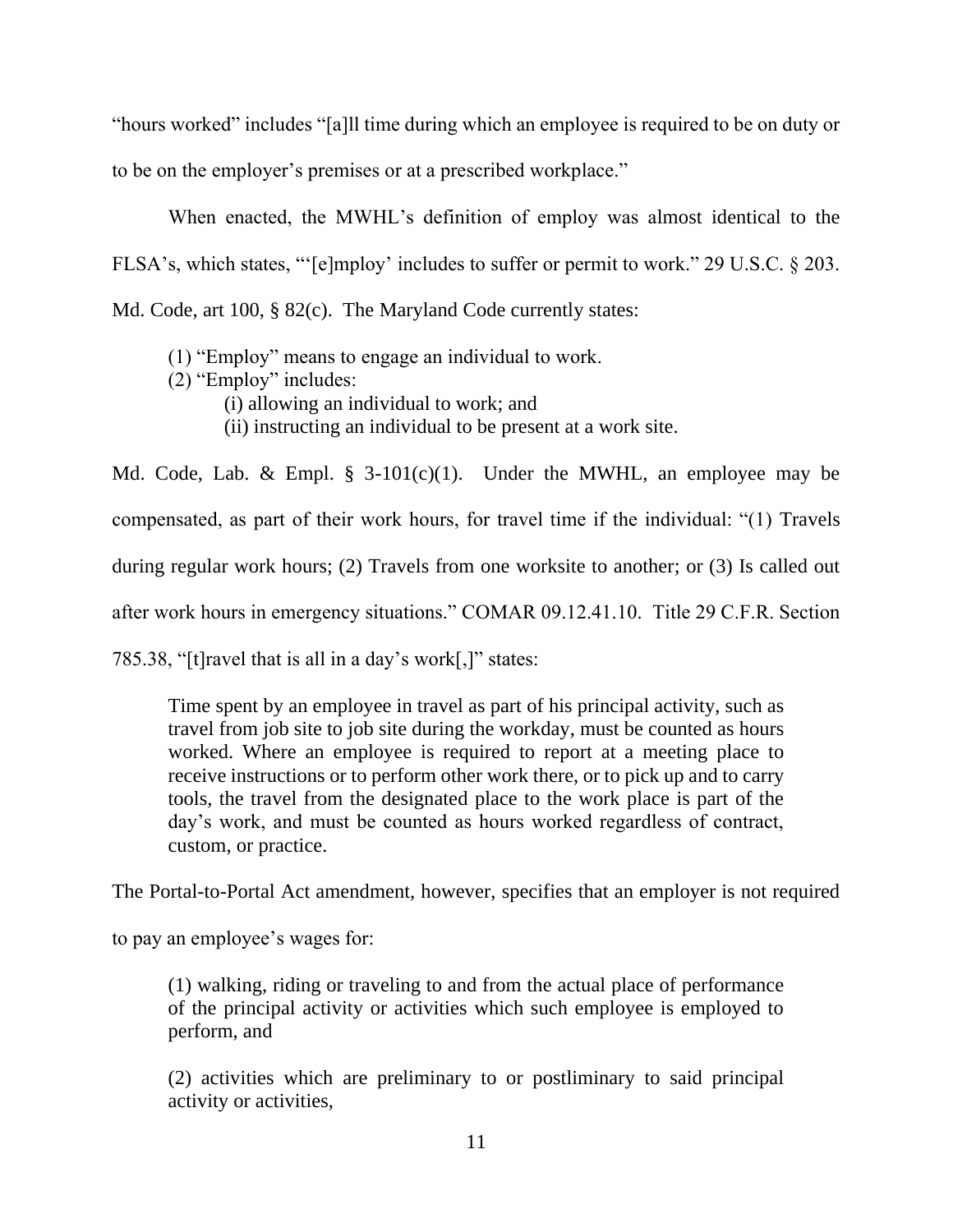which occur either prior to the time on any particular workday at which such employee commences, or subsequent to the time on any particular workday at which he ceases, such principal activity or activities. For purposes of this subsection, the use of an employer's vehicle for travel by an employee and activities performed by an employee which are incidental to the use of such vehicle for commuting shall not be considered part of the employee's principal activities if the use of such vehicle for travel is within the normal commuting area for the employer's business or establishment and the use of the employer's vehicle is subject to an agreement on the part of the employer and the employee or representative of such employee.

29 U.S.C. § 254(a). The Portal-to-Portal Act does not, however, relieve employers from

liability if an activity is compensable by either:

(1) an express provision of a written or nonwritten contract in effect, at the time of such activity, between such employee, his agent, or collectivebargaining representative and his employer; or

(2) a custom or practice in effect, at the time of such activity, at the establishment or other place where such employee is employed, covering such activity, not inconsistent with a written or nonwritten contract, in effect at the time of such activity, between such employee, his agent, or collectivebargaining representative and his employer.

29 U.S.C. § 254(b).<sup>7</sup>

(c) Restriction on activities compensable under contract or custom

For the purposes of subsection (b), an activity shall be considered as compensable under such contract provision or such custom or practice only when it is engaged in during the portion of the day with respect to which it is so made compensable.

(d) Determination of time employed with respect to activities

In the application of the minimum wage and overtime compensation provisions of the Fair Labor Standards Act of 1938, as amended, of the Walsh-Healey Act, or of the Bacon-Davis Act, in determining the time for

<sup>7</sup> The Portal-to-Portal Act further states: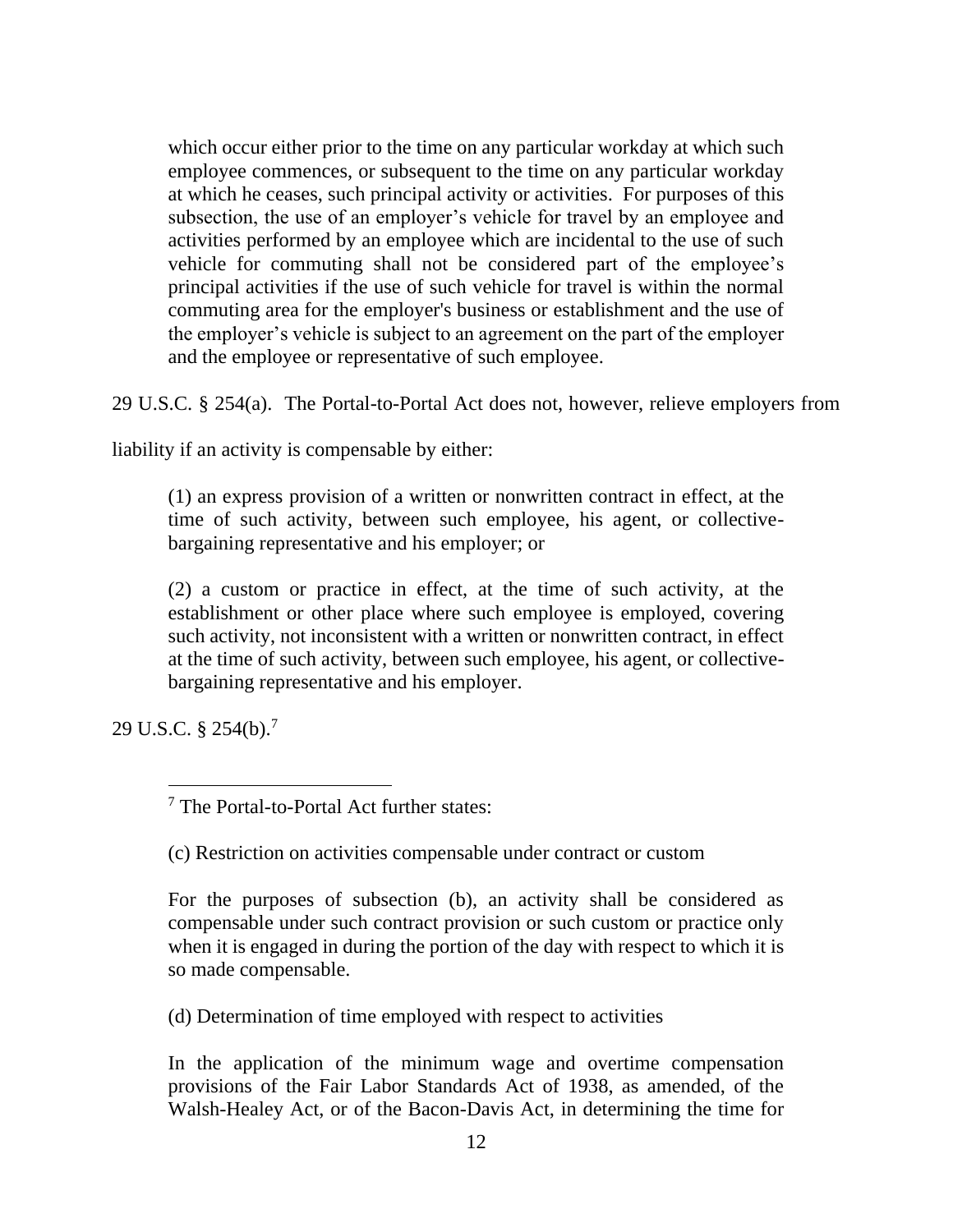In *Poe*, we expressed that the MWHL is the "state's equivalent" of the federal statute and Maryland appellate courts have said that the MWHL is the "State parallel" to the FLSA. *Poe v. IESI MD Corp.*, 243 Md. App. 243, 250 (2019). There we held that a federal regulation for overtime calculation could be used to interpret the MWHL even though Maryland had not expressly adopted the federal regulation at issue. *Id.* at 250, 253–57. We stated:

It is . . . unnecessary for Maryland to adopt a regulation that duplicates the federal regulation for the federal regulation to assist in the interpretation of what Maryland law requires. Once again, the federal regulation is a permissible interpretation of the Fair Labor Standards Act and, as such, is entitled to judicial deference as to the meaning of that Act. In this case, the relevant provisions of the Fair Labor Standards Act mirror those of the Maryland Wage and Hour Law. Therefore, the federal regulation interpreting the federal statute, even if not controlling, deserves consideration when a court interprets the Maryland statute. The federal regulation can shed light on the meaning of the Maryland statute even if Maryland has adopted no comparable regulation.

*Id.* at*.* 254. *Newell v. Runnels*, 407 Md. 578, 649 (2009); *Friolo v. Frankel*, 373 Md. 501,

513 (2003), *Campusano v. Lusitano Constr. LLC*, 208 Md. App. 29, 37 (2012).

In the case at bar, the circuit court concluded that "[b]ecause the General Assembly

chose to graft the definition of employ directly from the FLSA into the MWHL . . . the

interpretative guidance and statutory limitations imposed by the existing Portal-to-Portal

29 U.S.C. § 254.

which an employer employs an employee with respect to walking, riding, traveling, or other preliminary or postliminary activities described in subsection (a) of this section, there shall be counted all that time, but only that time, during which the employee engages in any such activity which is compensable within the meaning of subsections (b) and (c) of this section.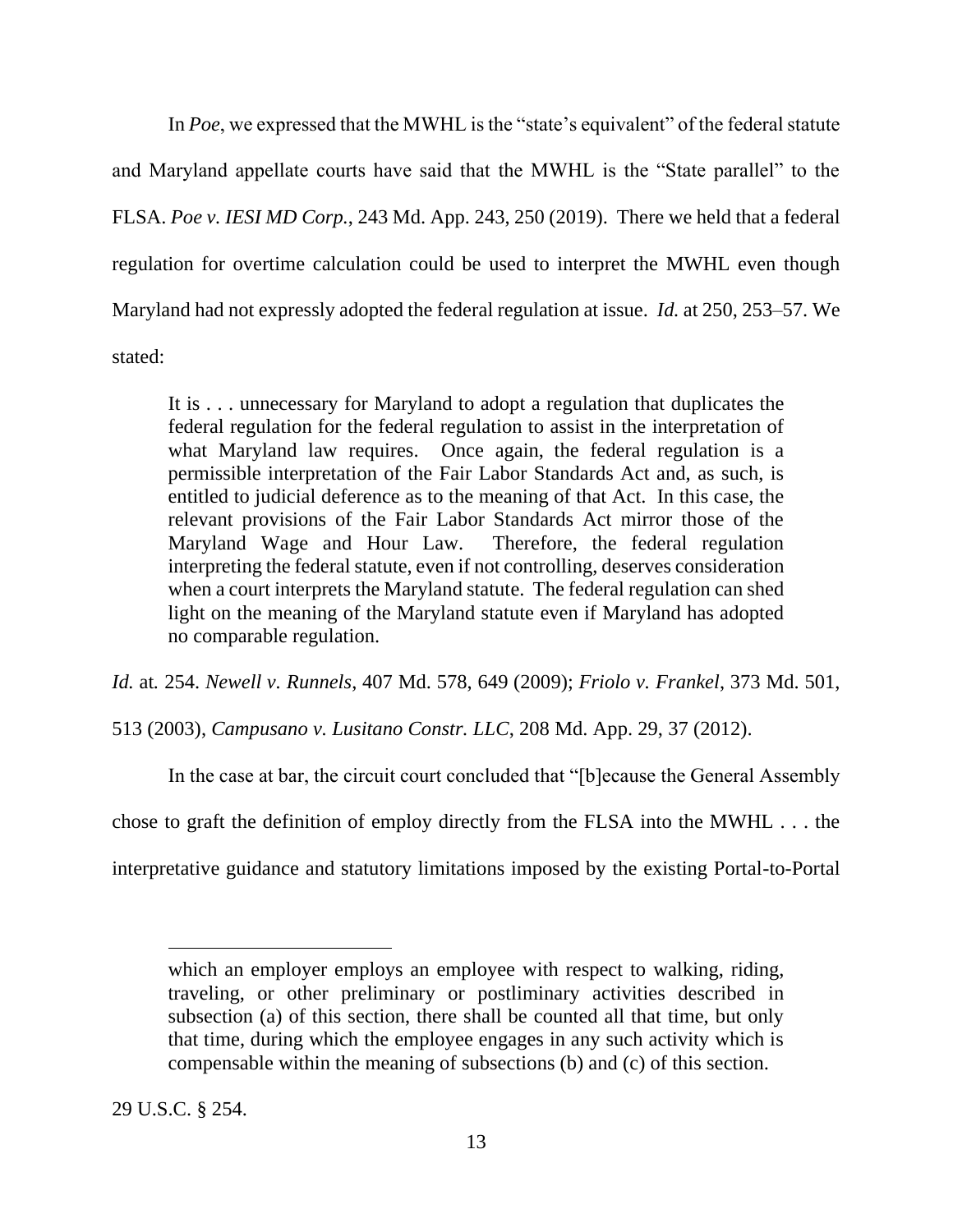Act was also grafted into the MWHL." The circuit court stated further: "[s]ince 1947, it has been impossible to construe the FLSA without considering the amendments imposed by the Portal-to-Portal Act, such as . . . the lack of future employer wage liability for the activities specified in the Act." We agree with the court's conclusion, as to the effect of the General Assembly's decision to adopt the FLSA's definition of employ into the MWHL.

In this instance, the MWHL and COMAR regulations incorporate the FLSA, Portalto-Portal Act amendments thereto, and the Code of Federal Regulations. Akin to our analysis in *Poe*, it is unnecessary for Maryland to specifically express that we have adopted an amendment to a federal statute where the Legislature has enacted a state's equivalent of the federal statute. As we explained in *Hanrahan v. Alterman*, 41 Md. App. 71, 81 (1979),

[t]he law recognizes "a special class of related statutes, . . . the relationship (between which) results from the fact that one statute adopts the terms of the other without restating them. Incorporating statutory provisions by reference, *partially or entirely*, into legislation has been long recognized as an acceptable practice on both the state and federal levels unless prohibited by constitutional provisions." The purpose of incorporating, (adopting,) or referring to prior statutes is to avoid encumbering the statute books with useless repetition and unnecessary verbiage. []When passed, the incorporated act becomes a part of the incorporating legislation; it is as if the incorporated act was specifically written into the law.

(emphasis added) (footnotes omitted). When the MWHL was enacted, the Portal-to-Portal Act amendments to the FLSA had been in existence for decades and the Legislature was aware of this. Since its enactment, the Legislature has passed several amendments but has left "work" undefined as it is in the FLSA. Both statutes and regulations read and define compensable hours of work similarly. COMAR 09.12.41.10. defines "hours of work" as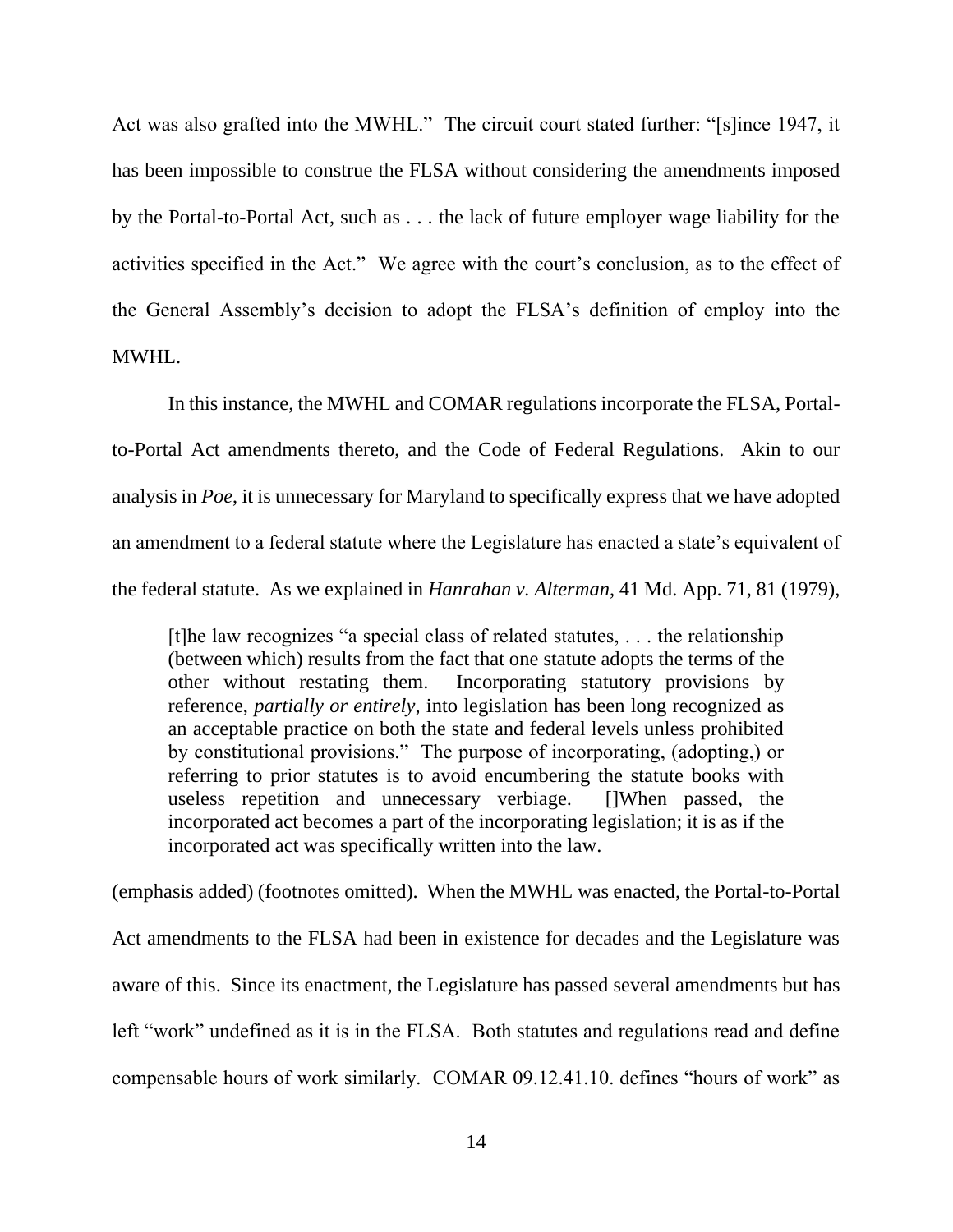"the time during a workweek that an individual employed by an employer is required by the employer to be on the employer's premises, on duty, or at a prescribed workplace" and provides that travel time is compensable when an employee "travels from one worksite to another." COMAR 09.12.41.10 mirrors 29 C.F.R. § 778.223, enacted in 1981, which provides, in relevant part:

(a) . . . an employee must be compensated for all hours worked. As a general rule the term "hours worked" will include:

(1) All time during which an employee is required to be on duty or to be on the employer's premises or at a prescribed workplace; and ...

As previously stated, Portal-to-Portal Act regulations provide that travel time is compensable in certain circumstances, including when an employee "travel[s] as part of his principal activity, such as travel from job site to job site during the workday . . . ." 29 C.F.R. § 785.38. Thus, in our view, Maryland law comports with the FLSA. *See.* COMAR 09.12.41.10. As a result, the MWHL and its regulations must be read as interrelated parts of the statutory scheme that includes the FLSA, the Portal-to-Portal Act and accompanying regulations. Amendments to COMAR that directly incorporated certain FLSA regulations, but did not expressly adopt Portal-to-Portal Act language, do not preclude the conclusion that the Legislature intended to partially incorporate the Portal-to-Portal Act into the MWHL when enacting the statute. While we agree with the circuit court that "the interpretative guidance and statutory limitations imposed by the existing Portal-to-Portal Act was also grafted into the MWHL," we do not interpret the MWHL so broadly as to graft the entire Portal-to-Portal Act into the MWHL. Our discussion is limited to only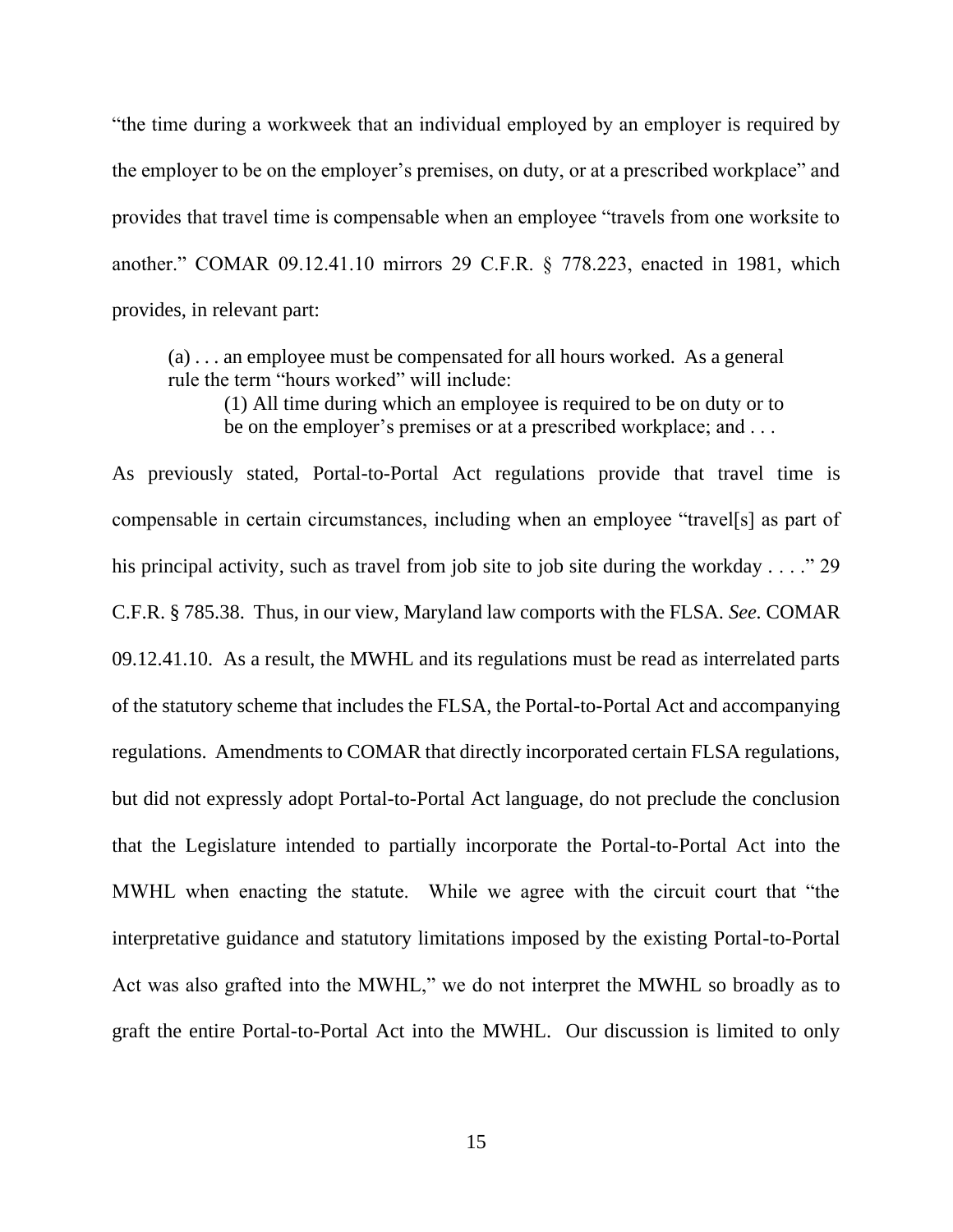those provisions of the Portal-to-Portal Act that relate to the issue in the present case, an employee's principal activity.

Appellants argue, alternatively, that the scope of compensable work has been expanded in Maryland beyond the FLSA. While we agree, we note that expansion has been limited to state employees. In *Dep't of Pub. Safety & Corr. Services v. Palmer*, the Court of Appeals found "no legislative intent to limit [activities that constitute work time for state employees, prescribed in COMAR 17.04.11.02B] to the scope of federal law." 389 Md. 443, 455 (2005) (alterations not in original). The Court concluded that time spent by state employees clearing security screening before and after their shift is compensable, finding that such activities, when occurring "immediately before the beginning or immediately after the end of an assigned shift" are *job-related. Id.* at 454; *see* COMAR  $17.04.11.02B(1)(g)$ . The Court's interpretation of the term "job-related" was clearly more expansive than the FLSA and the amendments of the Portal-to-Portal Act, but applied only to state employees.

This Court, likewise, has articulated in a case relating to state employees "there are circumstances in which state law goes beyond the FLSA" and that "[t]he FLSA is a floor, not a ceiling." *Comptroller of Maryland v. Miller*, 169 Md. App. 321, 351 (2006), *aff'd*, 398 Md. 272 (2007). In *Comptroller of Maryland v. Miller*, we interpreted COMAR 17.04.11.02B(j) in light of the Portal-to-Portal Act and held that commuting is "preliminary to or postliminary to" an employee's principal activity and not compensable. 169 Md. App. at 351. We acknowledged that "there are circumstances in which state law goes beyond the FLSA, as recognized by the General Assembly when it explicitly stated that state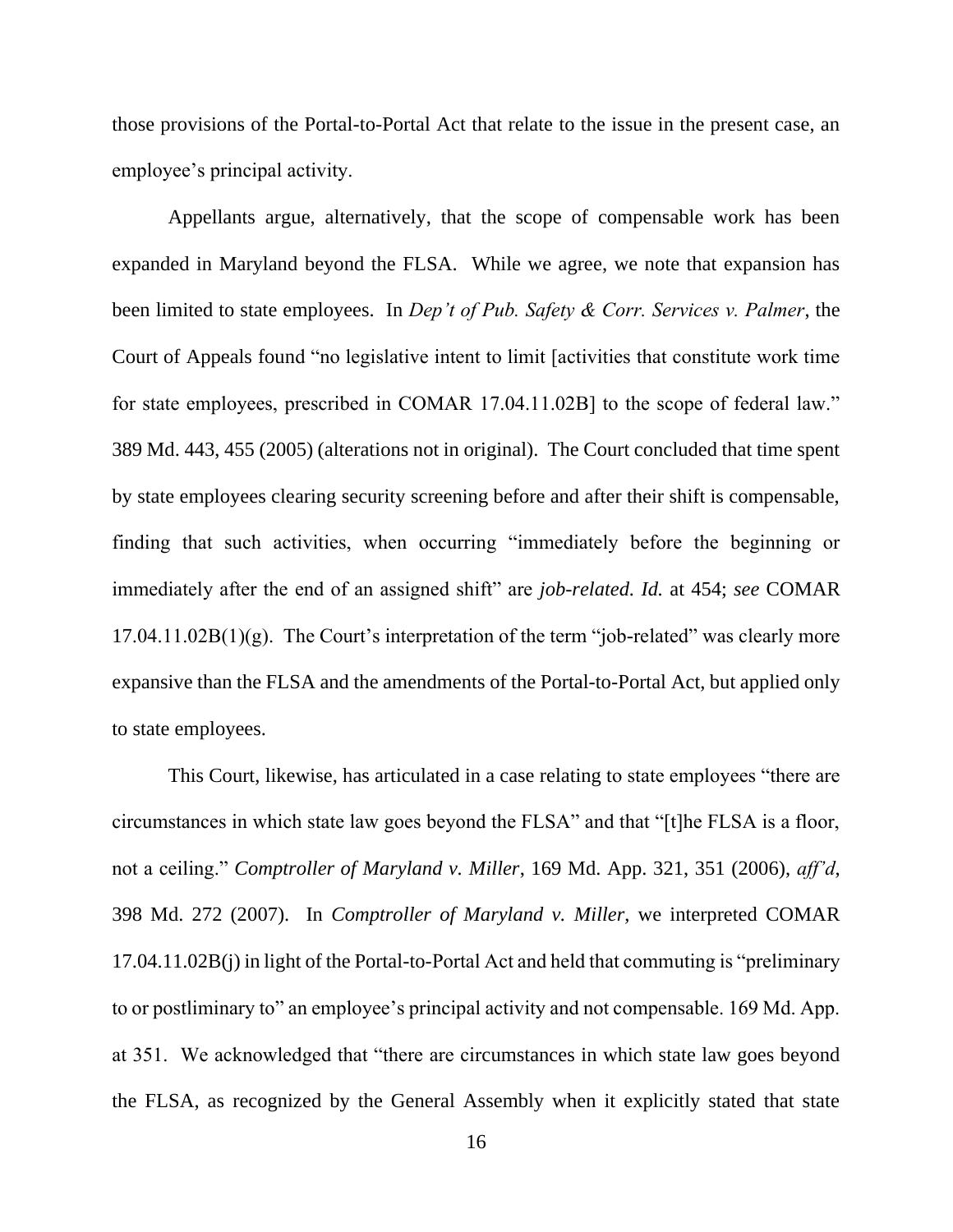employees are entitled to the greater of that which they are afforded by state or federal law." *Id.* at 351. Here, appellants are private sector employees and no expansions have been recognized for this classification of employees.

Appellants also argue that the General Assembly has defined "employer" as someone who exercises control over an employee, thus, the idea of "work" hinges on employer control, rather than the activity the employee is to perform. They contend that an employer exercises control over an employee when it requires said employee to report to a certain location. They urge us to adopt a control test to define "work" in Maryland. Appellants look to the California Supreme Court's rejection of the Portal-to-Portal Act in *Frlekin v. Apple Inc.* for support. 457 P.3d 526, 532 (Cal. 2020), *reh'g denied* (May 13, 2020). However, California has a distinct statutory and regulatory framework which, unlike Maryland's, expressly provides that employees are entitled to pay for time during which employees are subject to their *employer's control*. *See id.* at 532–33. California's rejection of the Portal-to-Portal Act is based on unambiguous state legislation.

Appellants also point to *The Maryland Guide to Wage Payment and Employment Standard* (*Maryland Guide*), issued by the DLLR, which states that "[w]ork is service performed by an employee at the request and under the control of an employer and, therefore, on the employer's time" and to the Court of Appeals' statement that "an administrative agency's interpretation and application of the statute which the agency administers should ordinarily be given considerable weight by reviewing courts." *Maryland Div. of Labor & Indus. v. Triangle Gen. Contractors, Inc.*, 366 Md. 407, 416 (2001). However, in *Himes Associates, Ltd. v. Anderson,* we clarified that "the *Maryland*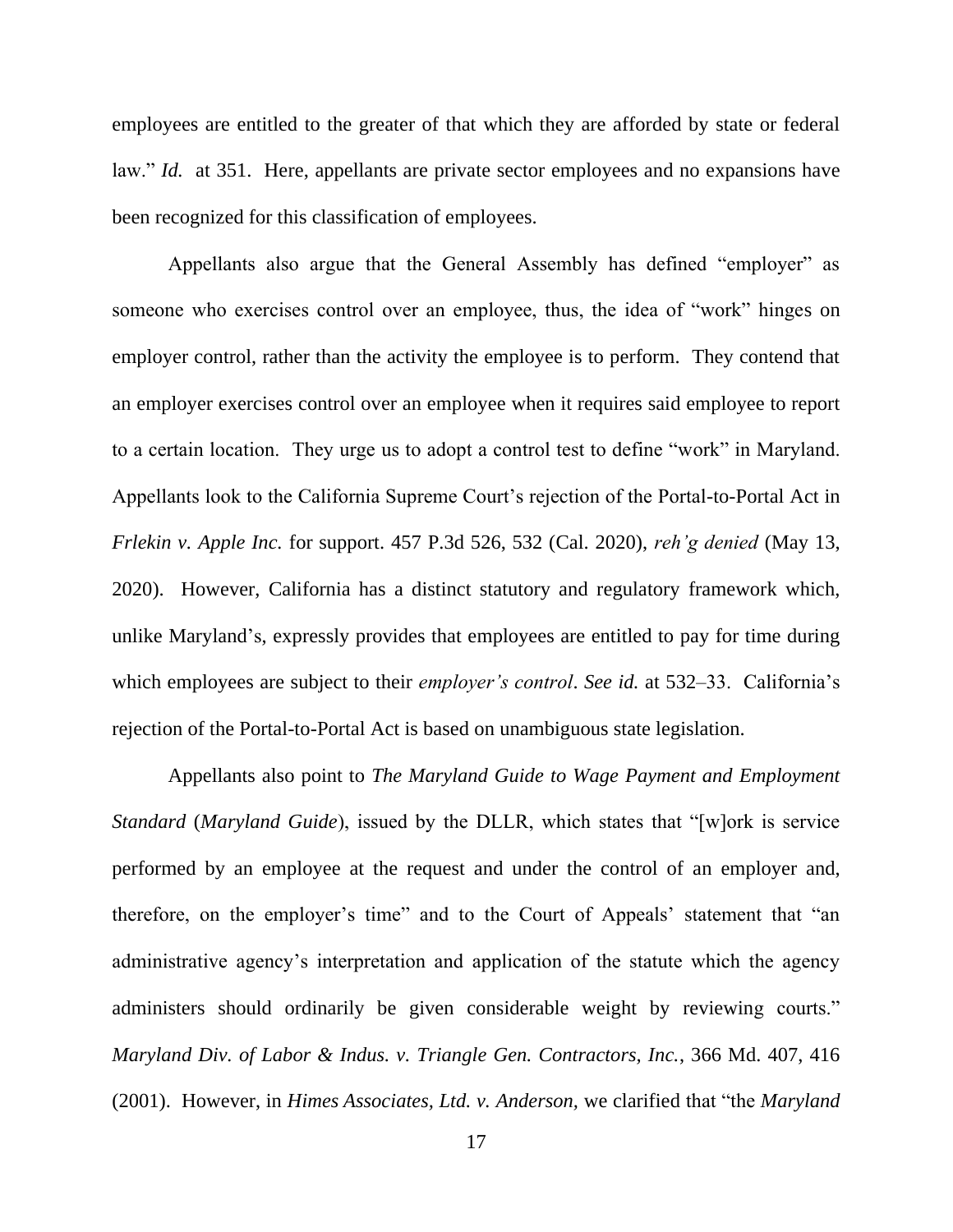*Guide* specifies that 'it should not be cited as legal authority,' thus furthering [sic] limiting its value as an aid in statutory construction." 178 Md. App. 504, 536 n.6 (2008).

Appellants also argue, that in Maryland, "worksite" is defined expansively and is not limited to the employer's premises, thus, Rosecroft was an actual worksite. They point to a definition contained in the general contractor's project manual, which states that a worksite includes "any and all material staging, lay down, storage, office, and parking areas located within a twenty-five (25) mile radius of the beltway parcel and which are under the control of Prime General Contractor and whose use is related to work performed at the Project." Appellants point to this Court's decision in *Himes*, where we concluded that a client's office was a worksite because the employee "attended meetings twice a month" at the office. 178 Md. App. 504, 515 (2008). The "evidence showed that, as part of [the employee's] function as a project manager for [the employer, the employee] had to attend meetings twice a month at employer's office." *Id.* at 535. We did not find that the employer's office was a worksite because the employer required the employee to report to that site. Rather, we held that because attending meetings at the employer's office was part of the employee's job *function,* it was compensable*.* Appellants further cite to *Hausfeld v. Love Funding Corp.* where the U.S. District Court of Maryland found that a company was an employer under the MWPCL because the employee went to multiple locations in Maryland:

To identify potential business and generate revenue for the [employer, the employee] . . . engaged in a marketing campaign that generated prospective Maryland borrowers whose premises the [employee] visited, conducted various site visits to properties . . . attended meetings . . . and attended various conferences and events in Maryland to generate business.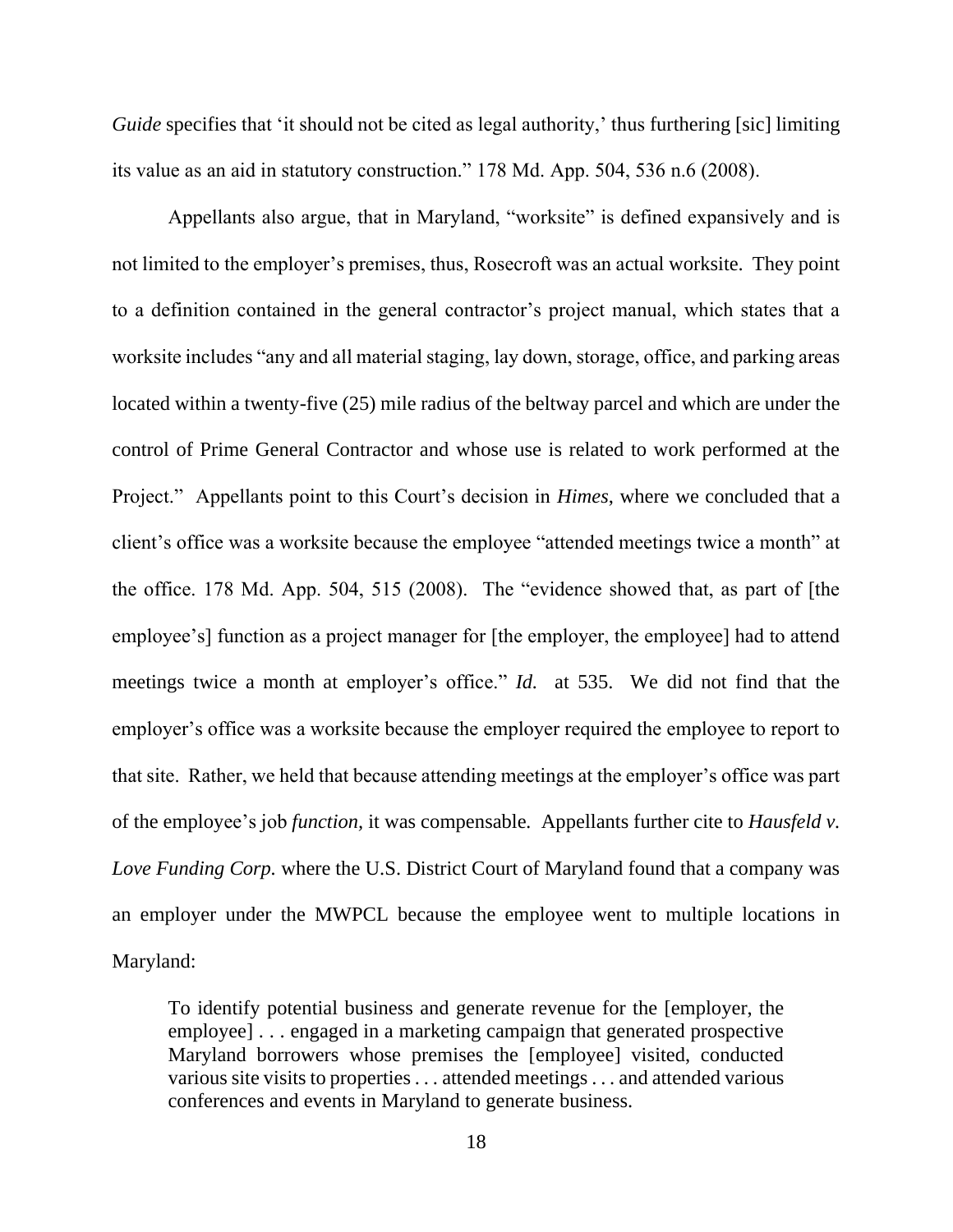131 F. Supp. 3d 443, 455 (D. Md. 2015). As in *Himes*, the District Court found that the locations were worksites not because the employer required the employee to go to the site, but because the employee performed work at the sites. *See id.*, at 456 (stating that to be defined as an employer under the MWPCL, "all that is required is that the individual work to some extent in Maryland").

Here, the circuit court found that appellants were:

(1) ordered to park and assemble at Rosecroft;

(2) received no assignments, directives, or other orders regarding the day's work;

(3) donned/doffed no protective equipment;

(4) loaded no tools for transit beyond their first and last day at the MGM worksite; and

(5) were shuttled to the MGM site where [appellants] actually performed construction work on behalf of [appellees].

The circuit court concluded that carpentry at the MGM site was appellants' principal activity and, while at Rosecroft, appellants were not engaged in activities that were "integral and indispensable" to their role as carpenters. The court found "no basis to impute the General Contractor's definition of worksite into the employer/employee relationship between [appellants and appellees]." The court concluded that Rosecroft was not a worksite.

In its analysis, the circuit court looked to the Eleventh Circuit's holding in *Bonilla v. Baker Concrete Const. Inc.*, and, while not binding, we find that case instructive. 487 F.3d 1340 (11th Cir. 2007). In *Bonilla*, the Court held that "time . . . spent traveling on [employer] vehicles both before and after the security check point is exempt from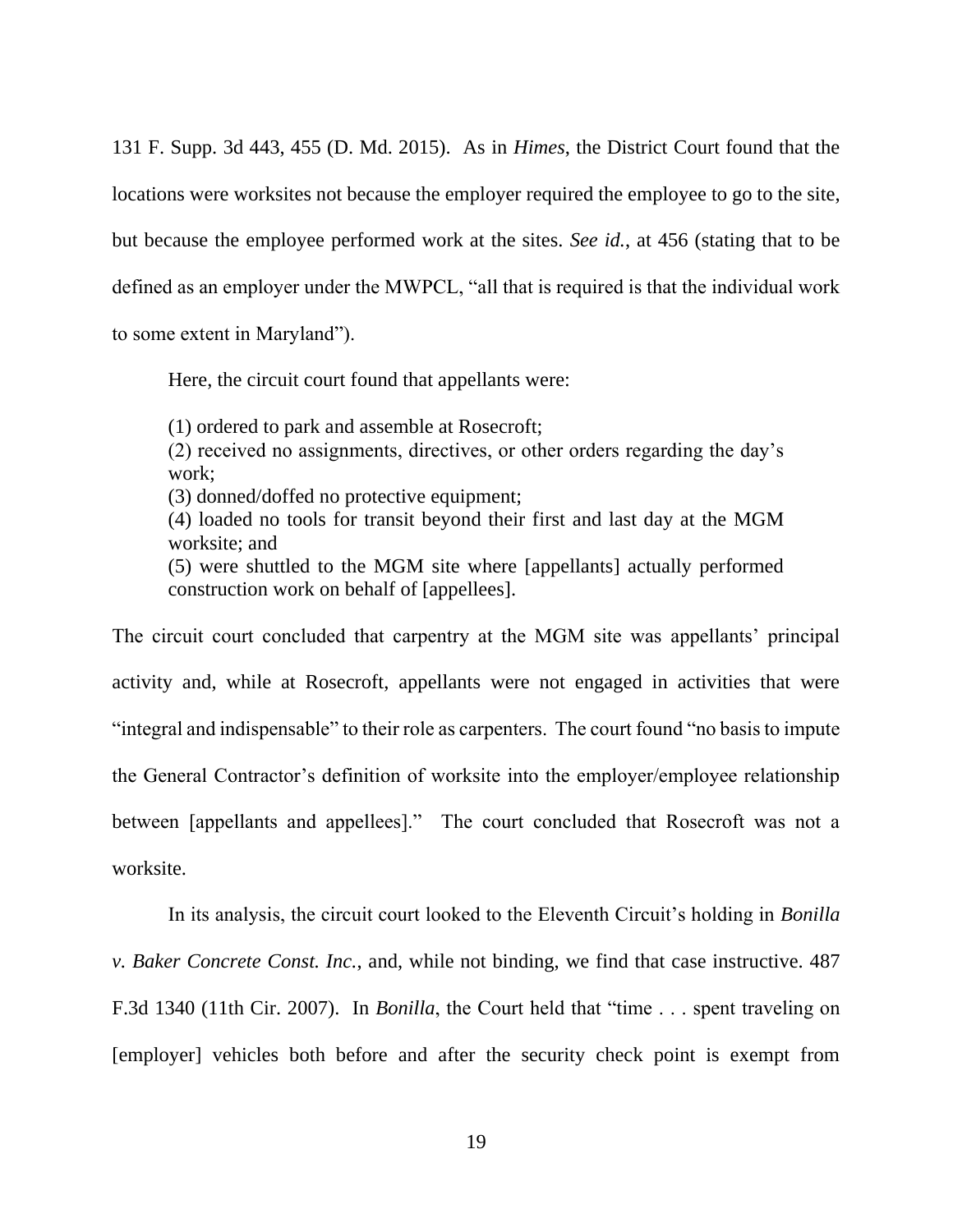compensation under the FLSA[,]" relying on guidance provided in the Code of Federal

Regulations Section 790.7(f), which states:

Examples of walking, riding, or traveling which may be performed outside the workday and would normally be considered "preliminary" or "postliminary" activities are (1) walking or riding by an employee between the plant gate and the employee's lathe, workbench or other actual place of performance of his principal activity or activities; (2) riding on buses between a town and an outlying mine or factory where the employee is employed; and (3) riding on buses or trains from a logging camp to a particular site at which the logging operations are actually being conducted.

*Id.* at 1343. The Court stated:

The employees did not perform any labor while waiting for or riding the vehicles, either at the beginning or end of each work day. No instructions were given by the supervisors nor were any tools carried on the buses because the tools were kept at the work sites. Appellants signed in at the work site and then received their instructions for the day. At the end of the day, appellants would sign out before boarding the bus to leave the airport through the security gate.

*Id.* at 1341. As the Eleventh Circuit noted, other circuits that have addressed the question concur. *Id.* at fn. 3. *See Ralph v. Tidewater Const. Corp.*, 361 F.2d 806, 808–09 (4th Cir. 1966) (finding that travel time to and from work on an employer-provided boat, to an offshore construction site, is not compensable under the FLSA); and *Smith v. Aztec Well Servicing Co.*, 462 F.3d 1274, 1288 (10th Cir. 2006) (holding that "[p]ursuant to the Portalto-Portal Act, employers are not required to compensate their employees for time spent 'traveling to and from' the place of their principal activities").

We hold that the circuit court did not err in granting summary judgment. The MWHL and its regulations are interrelated parts of a statutory scheme that includes the FLSA, Portal-to-Portal Act amendments and accompanying regulations as they relate to an